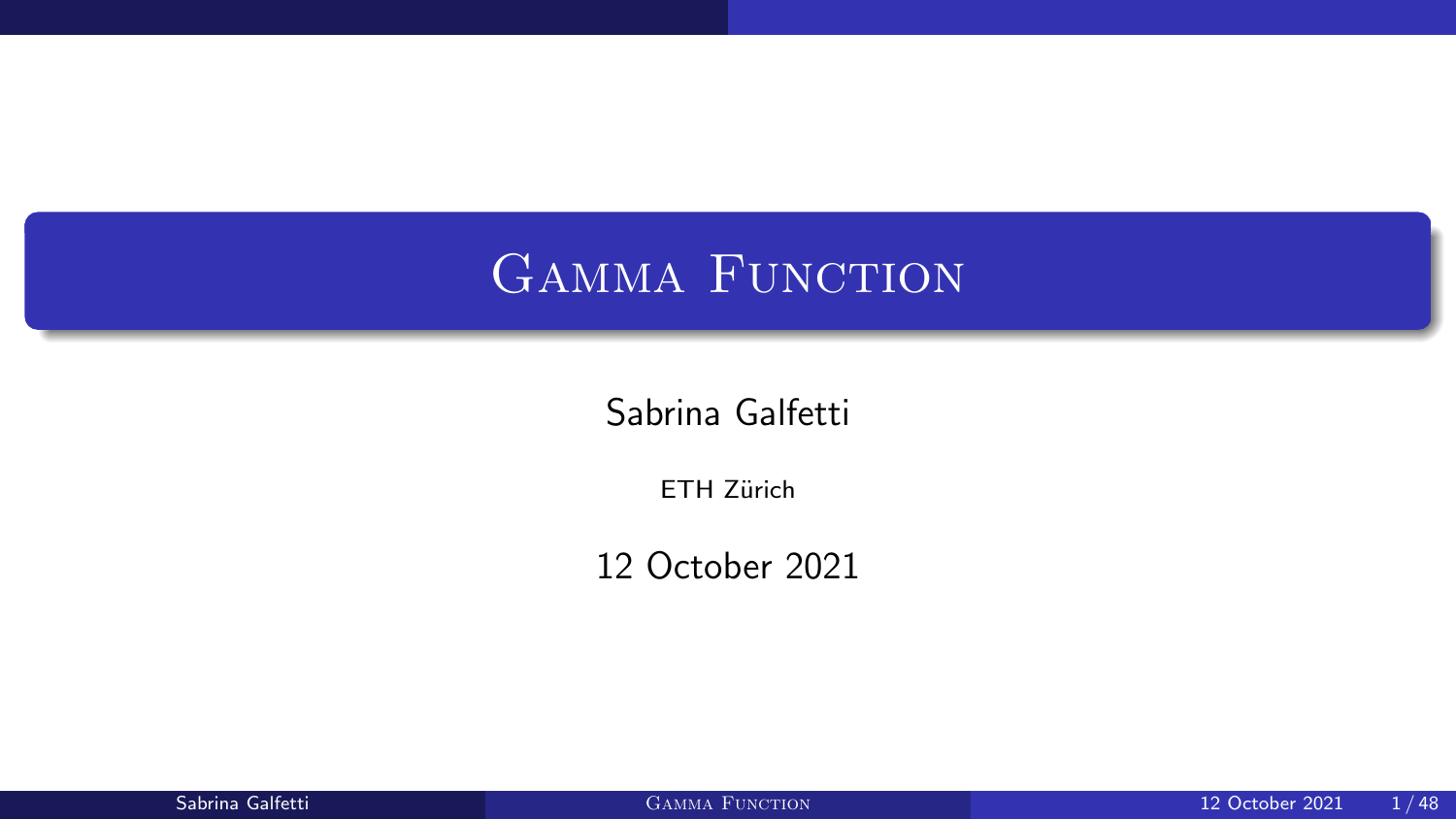- 1. [Interpolation of the factorial function](#page-2-0)
- 2. [Weierstrass representation of the Gamma function](#page-18-0)
- 3. [Three new functions defined using the Gamma function](#page-28-0)
	- [Example 1](#page-29-0)
	- [Example 2](#page-34-0)
	- [Example 3](#page-39-0)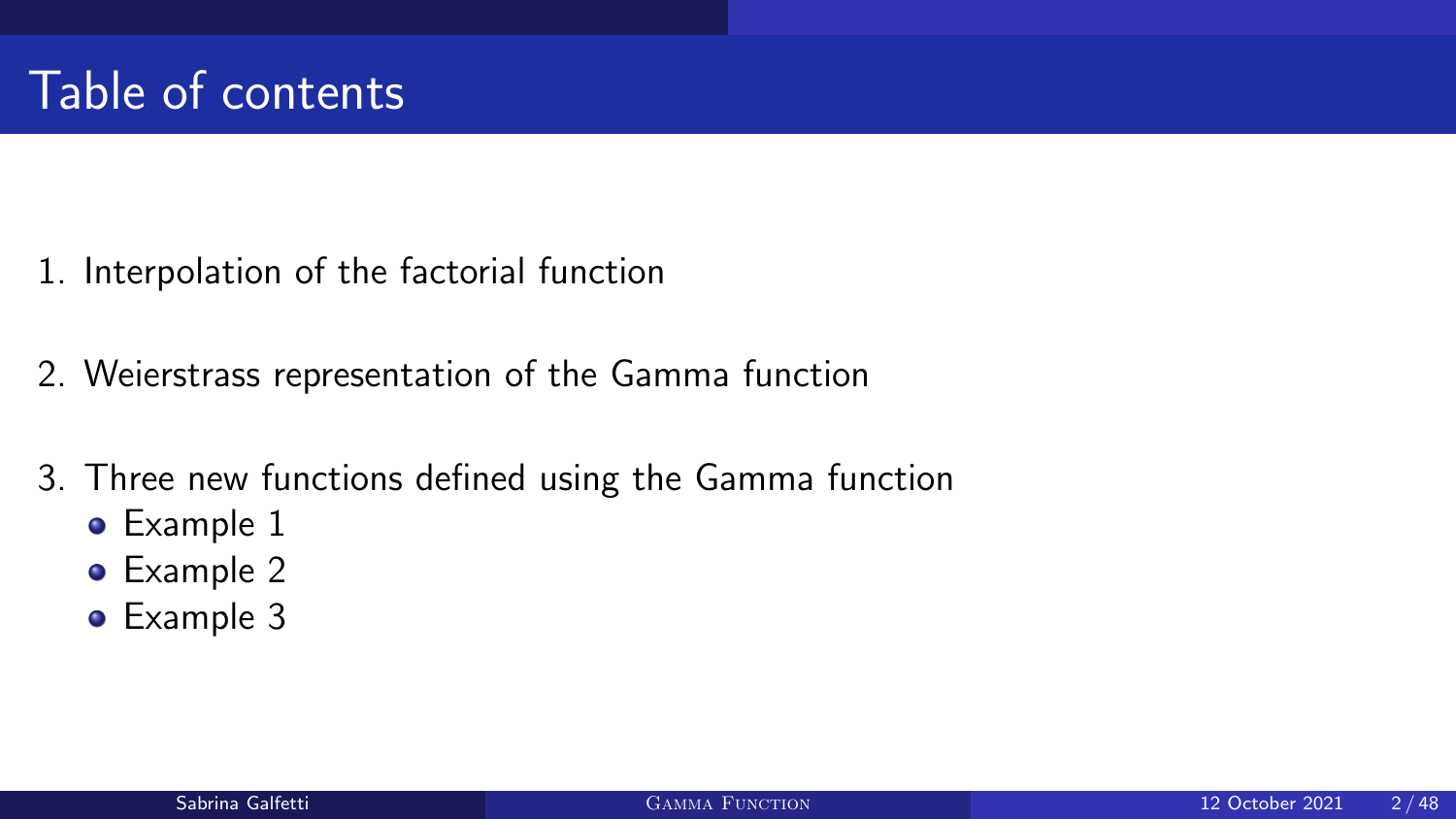#### <span id="page-2-0"></span>[Interpolation of the factorial function](#page-2-0)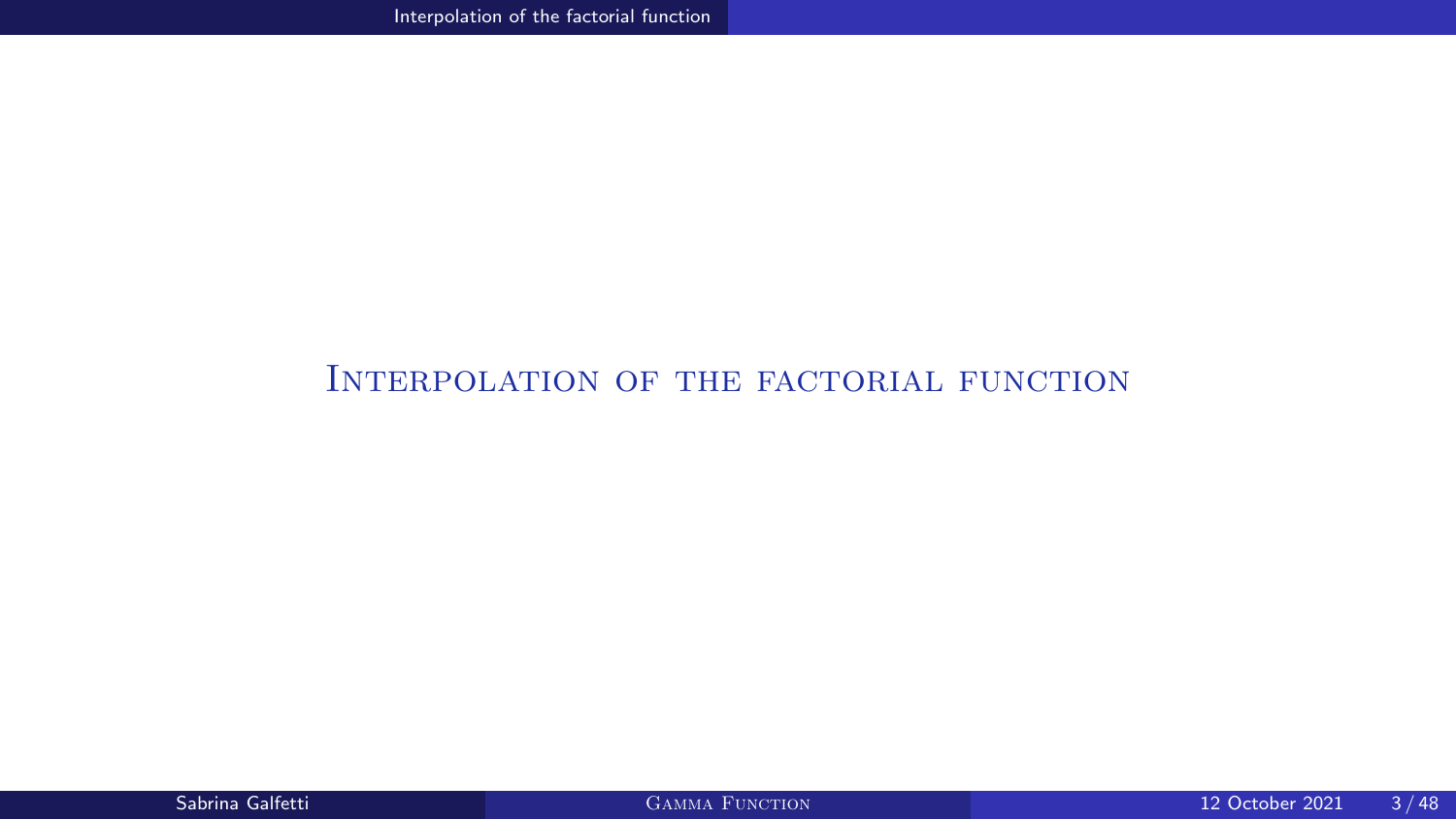## The Gamma function

- One of the most important mathematical functions, which is a relatively easy but at the same time a non trivial function.
- Important role for the study of Dirichlet series.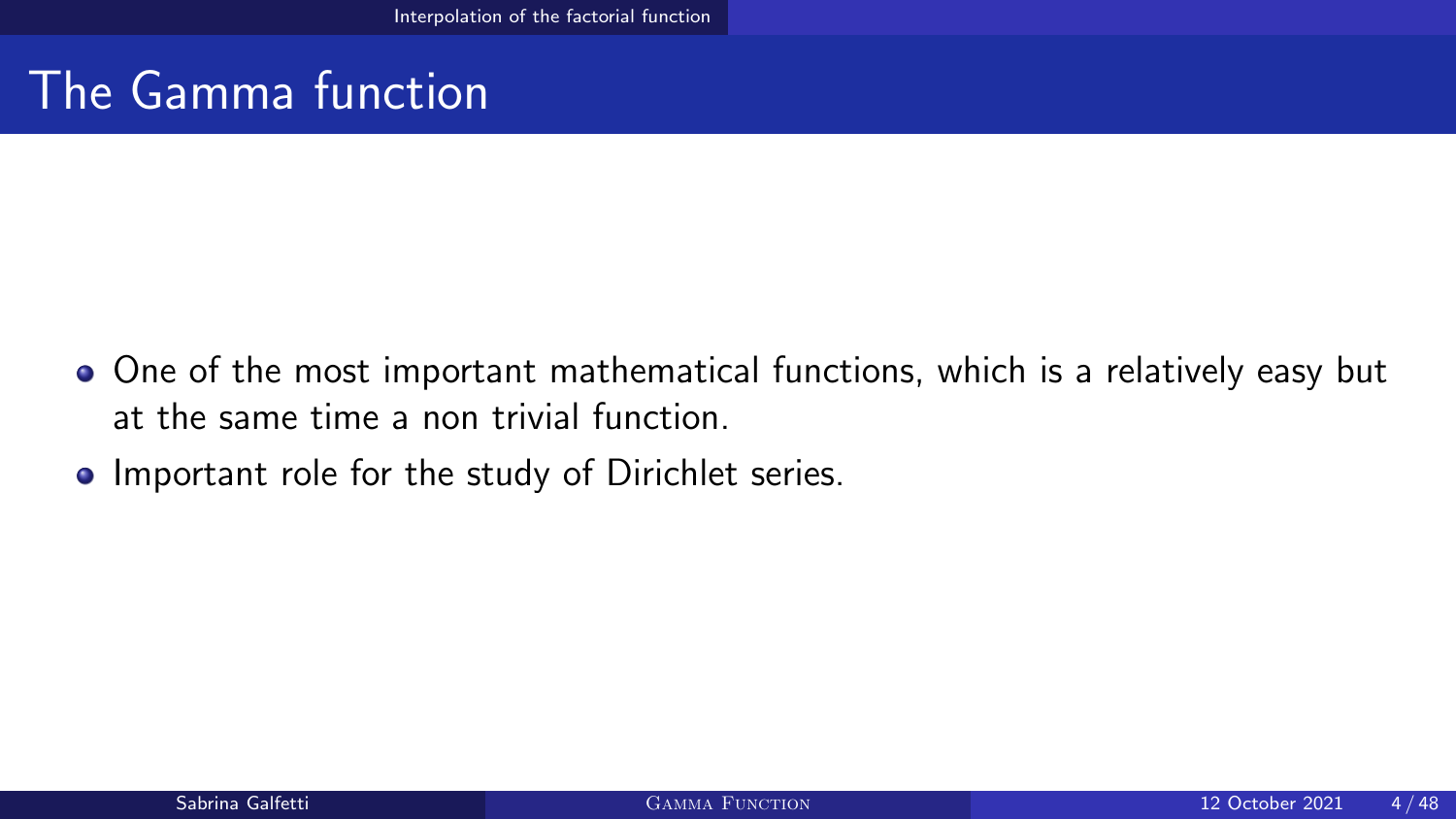#### First step

#### Find the interpolation function of the factorial function

$$
f: n \mapsto n! \tag{1}
$$

i.e a continuous function  $\Pi(x)$  such that  $\Pi(n) = n!$  for all natural numbers n.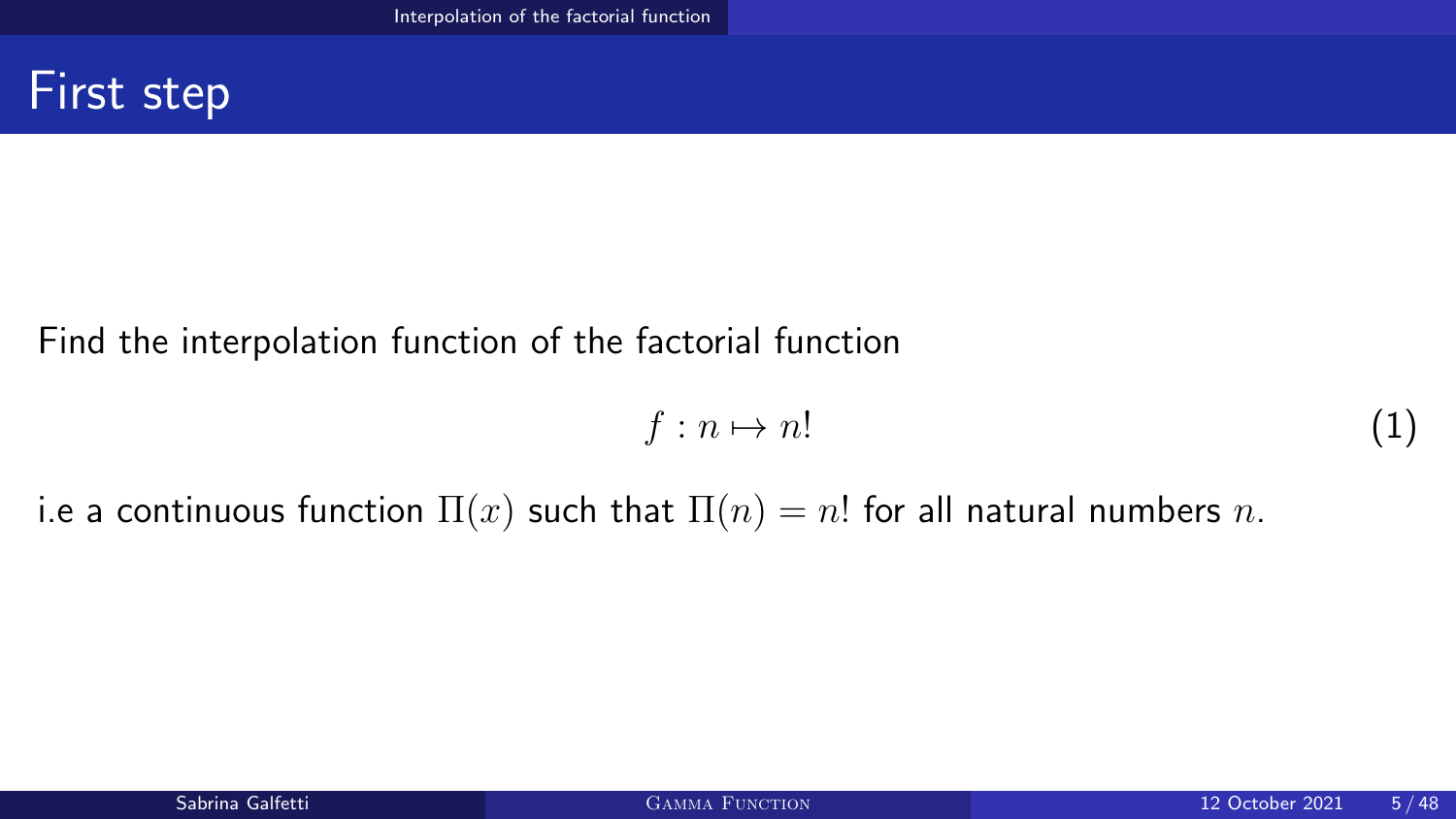Equivalently we may find a function  $\Gamma(s) = \Pi(s-1)$ , i.e. a continuous function  $\Gamma(s)$ such that  $\Gamma(n) = (n-1)!$  for all natural numbers.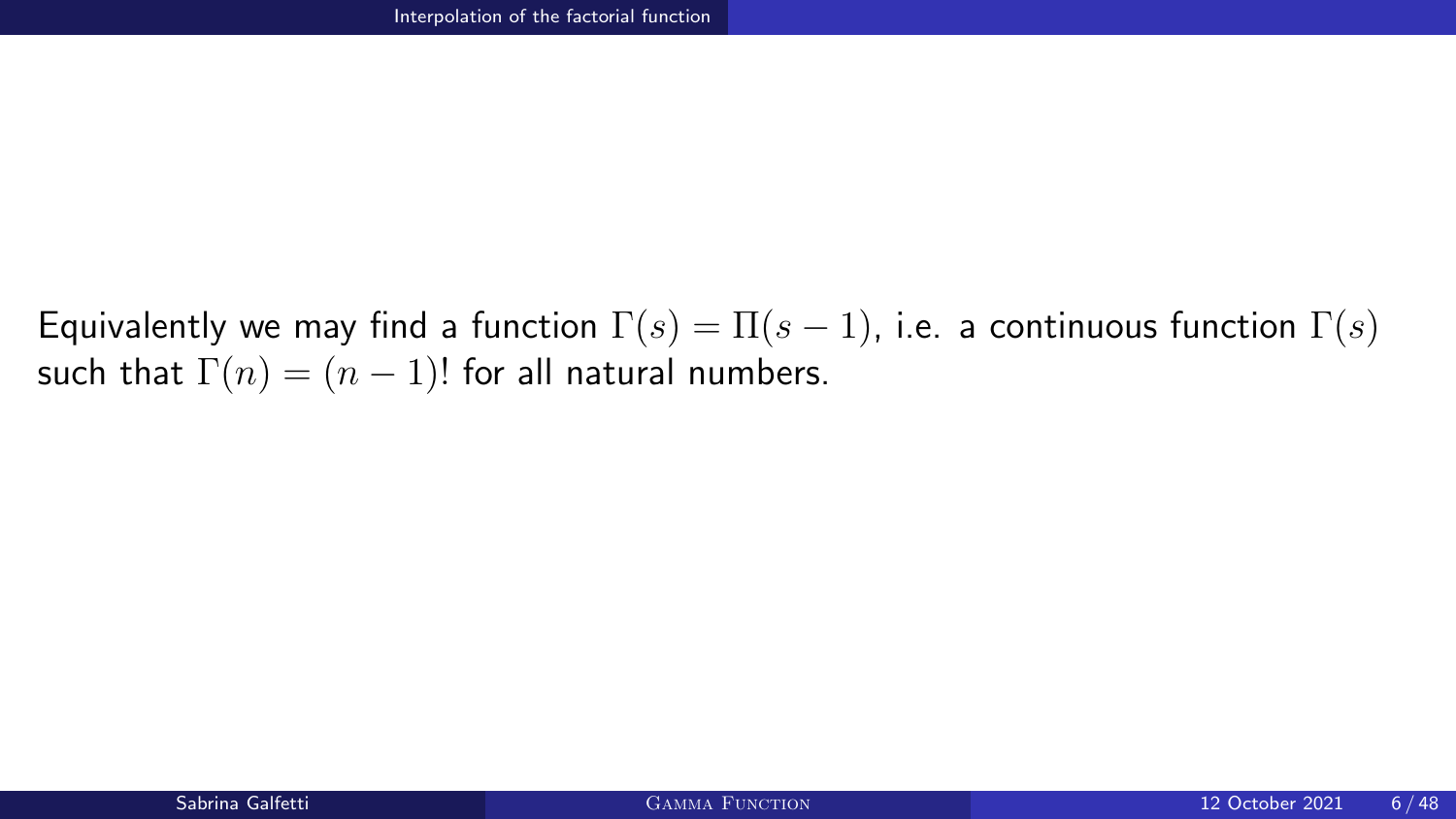## Factorial property

The Gamma function must also fulfill:

<span id="page-6-0"></span>
$$
\Gamma(s+1) = s \cdot \Gamma(s) \quad \forall s \neq 0. \tag{2}
$$

This because the factorial function fulfill  $n! = n \cdot (n-1)!$ .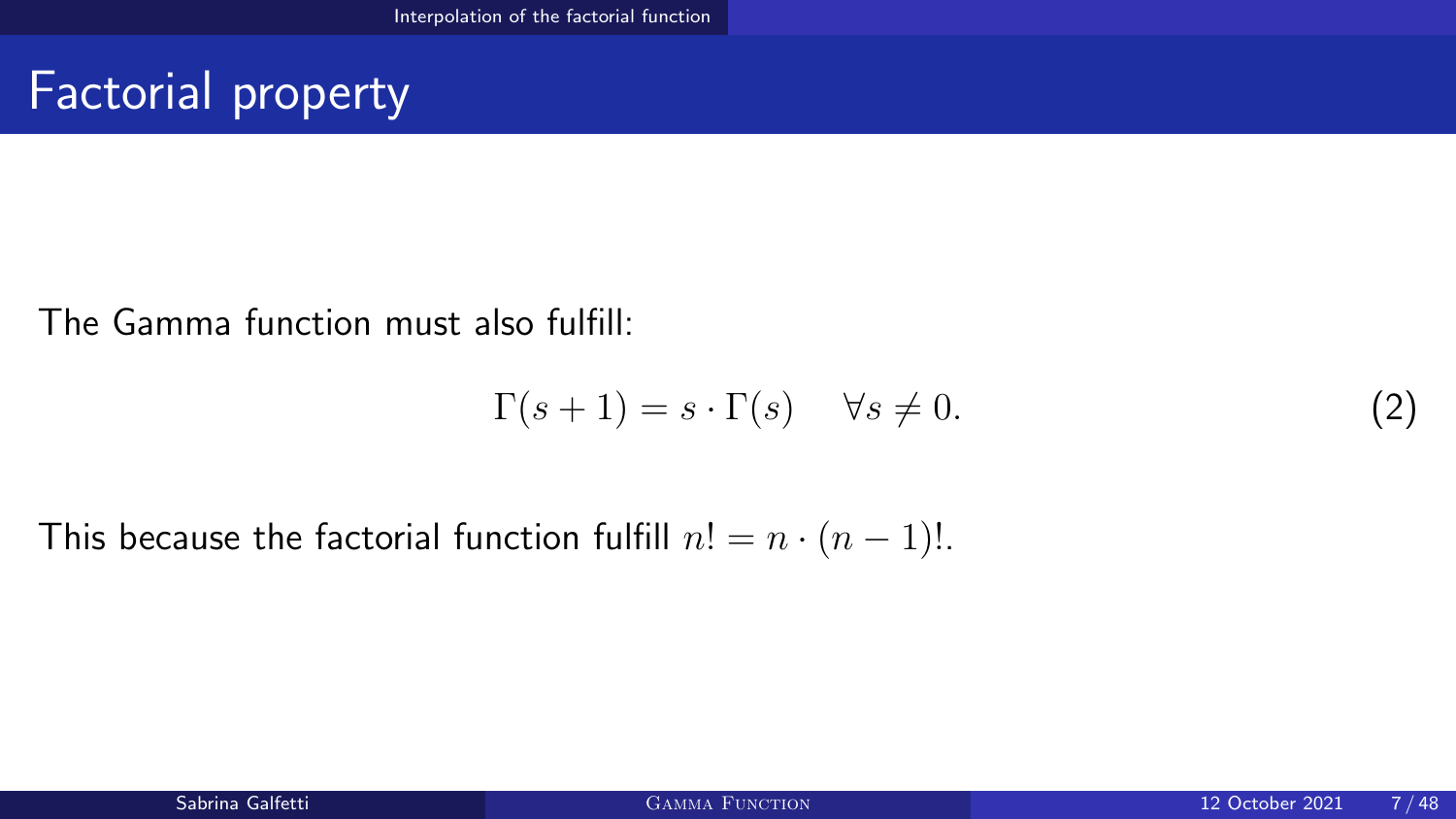## First problem of interpolation

For small  $s$  is not clear how to interpolate.



Instead for bigger numbers  $s$  the function  $f$  is more uniform continuous, and for this reason it must be easier to find an interpolation.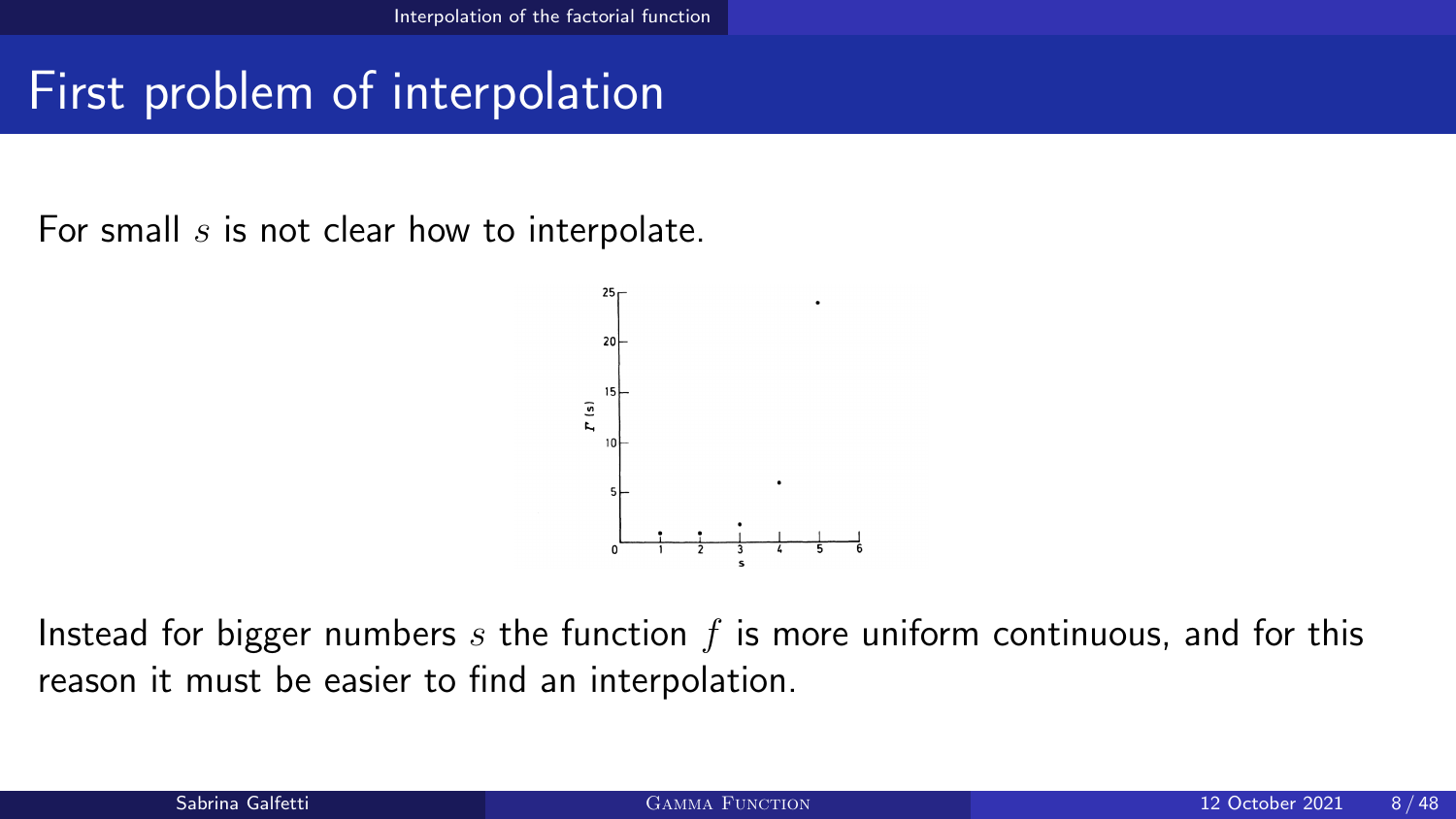Repeating [\(2\)](#page-6-0) more and more times we obtain

$$
\Gamma(s+N) = s \cdot (s+1) \dots (s+N+1) \cdot \Gamma(s).
$$

And from this we can set

$$
\Gamma(s) = \lim_{N \to \infty} \frac{\Gamma(s+N)}{s(s+1)\dots(s+N-1)}.
$$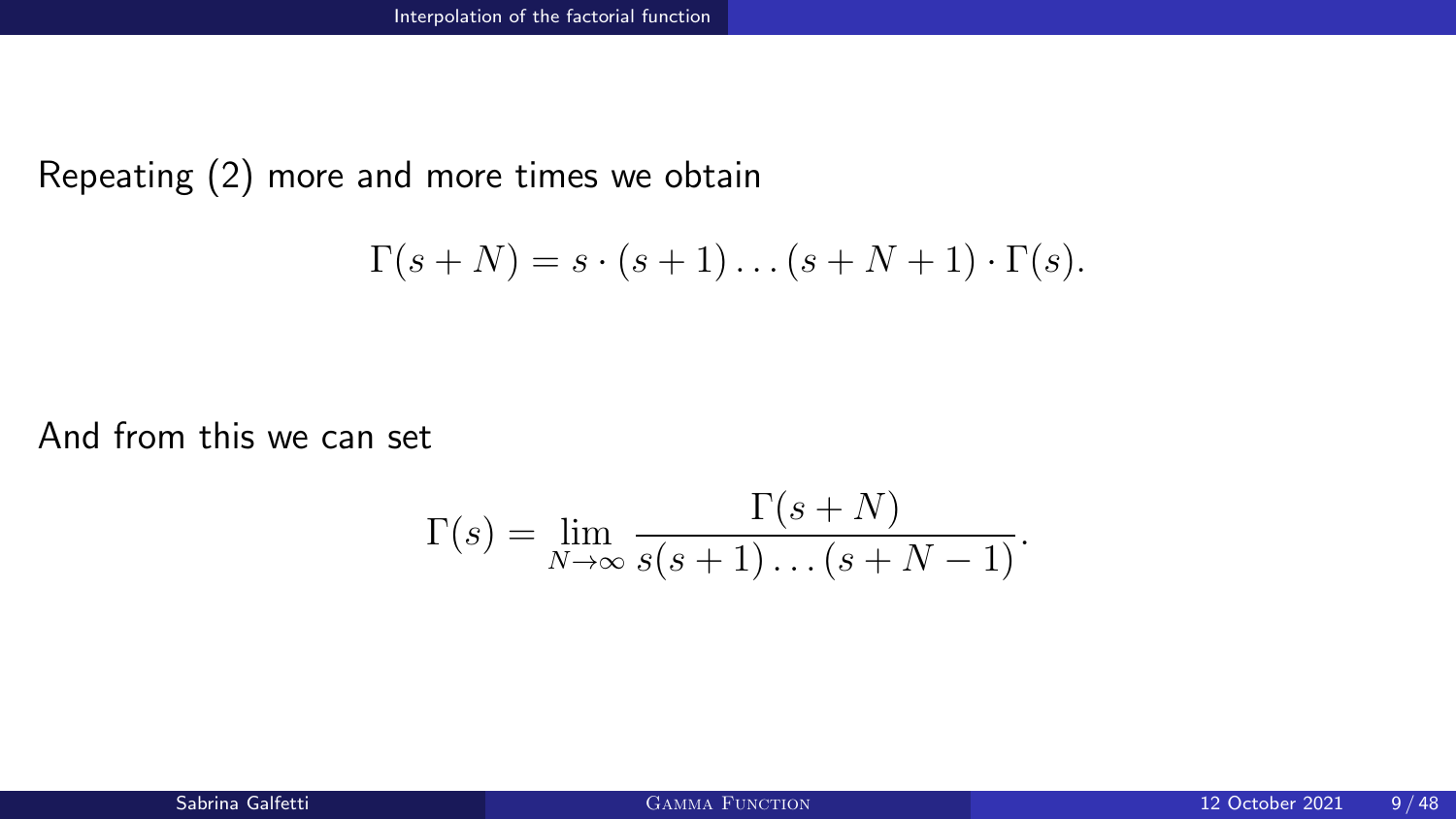#### For a natural number  $s \in \mathbb{N}$  we have

$$
\Gamma(N+s) = (N+s-1)! = (N+s-1) \cdot (N+s-2) \dots (N+1) \cdot N \cdot (N-1)!
$$
  
=  $N^s \cdot \left(1 + \frac{s-1}{N}\right) \cdot \left(1 + \frac{s-2}{N}\right) \dots \left(1 + \frac{1}{N}\right) \cdot (N-1)!$ 

Therefore we obtain  $\Gamma(s+N) \sim N^s \cdot (N-1)!$  for  $N \to \infty$ .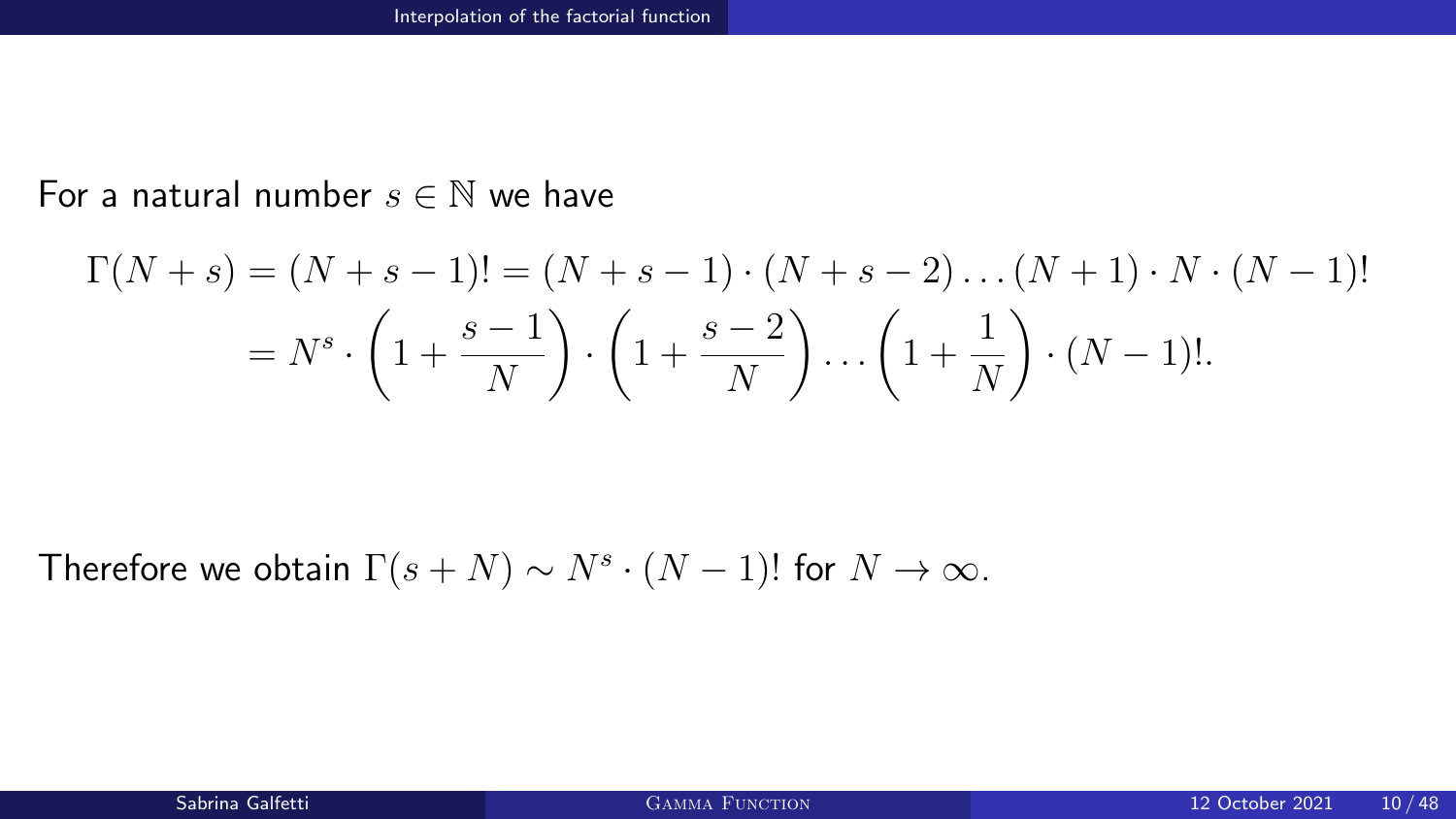### First definition of the Gamma function

<span id="page-10-0"></span>
$$
\Gamma(s) = \lim_{N \to \infty} \frac{N^s (N-1)!}{s(s+1) \dots (s+N-1)}, \quad s \notin -\mathbb{N}.
$$
 (3)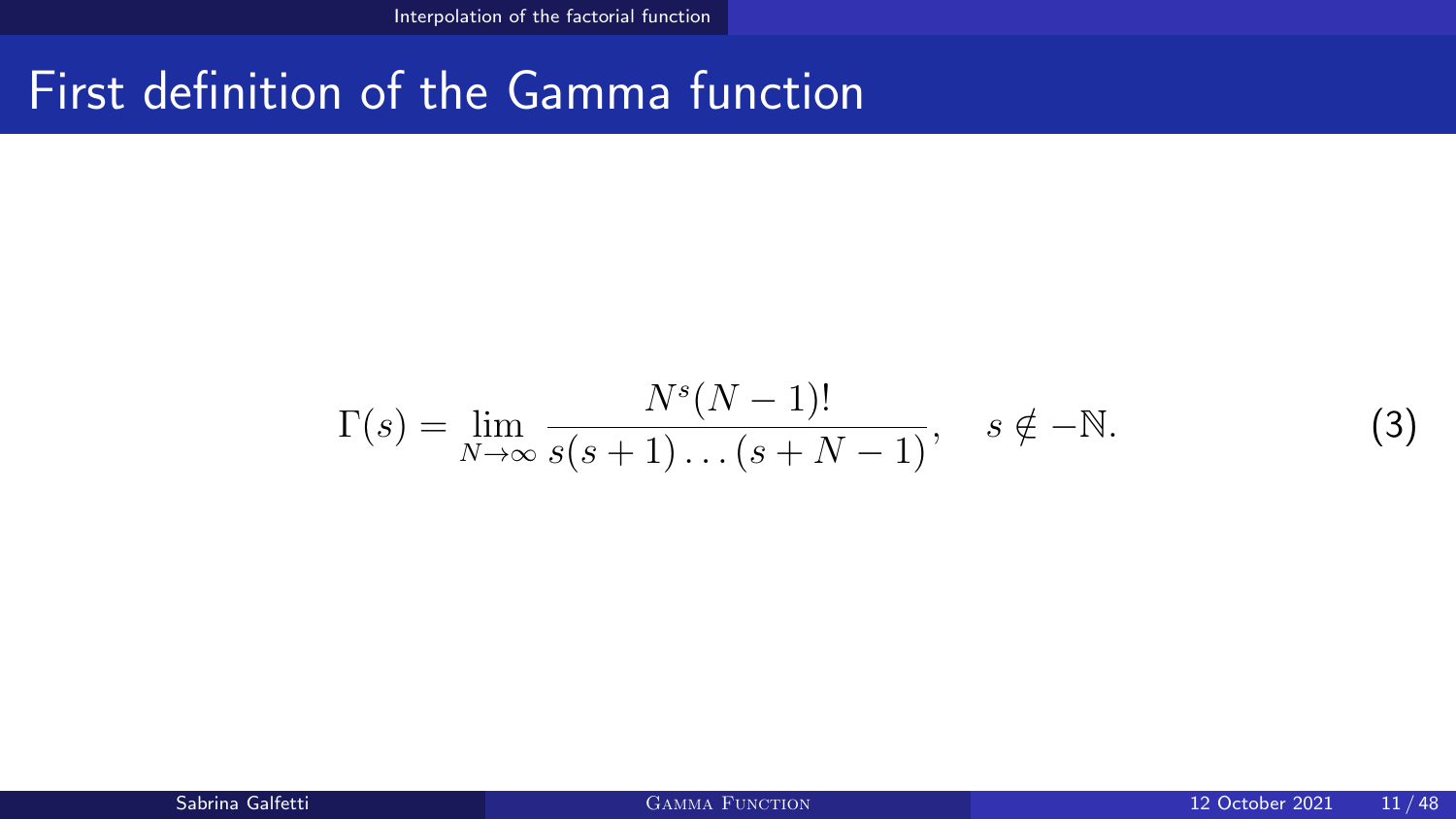## Definition of  $\Gamma_N$

For the case  $s \notin -\mathbb{N}$  and  $N \in \mathbb{N}$  we have

$$
\Gamma_N(s) = \frac{N^s (N-1)!}{s(s+1)\dots(s+N-1)}.
$$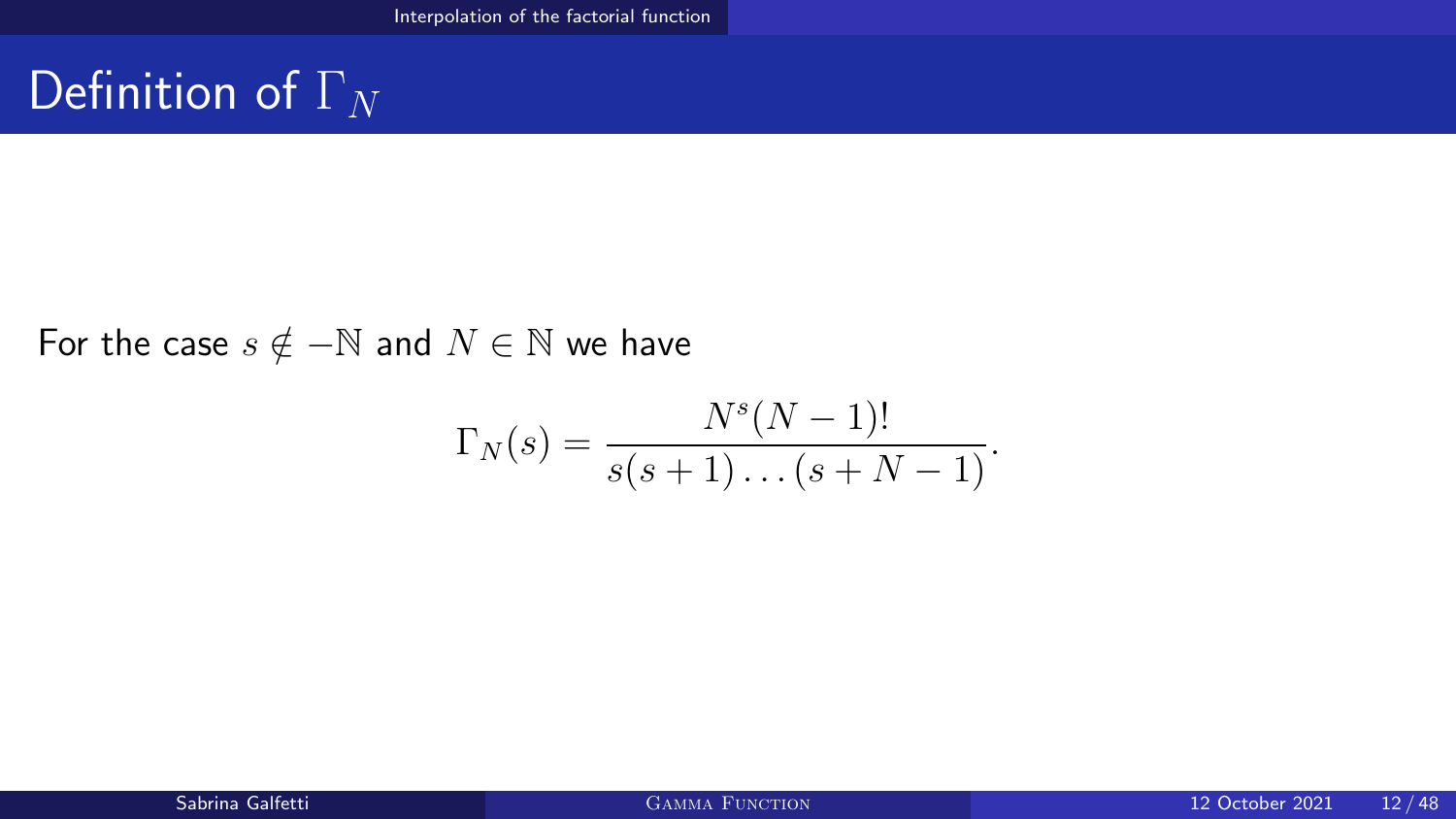#### Proof

#### It rest to prove that the limit  $\lim_{N\to\infty} \Gamma_N(s)$  exists. We have

$$
\frac{\Gamma_{N+1}(s)}{\Gamma_N(s)} = \left(\frac{N+1}{N}\right)^s \cdot \frac{N}{s+N} = \left(1 + \frac{1}{N}\right)^s \cdot \left(1 + \frac{s}{N}\right)^{-1}
$$
\n
$$
= \left(1 + \frac{s}{N} + o\left(\frac{1}{N^2}\right)\right) \cdot \left(1 - \frac{s}{N} + o\left(\frac{1}{N^2}\right)\right) = \left(1 + o\left(\frac{1}{N^2}\right)\right).
$$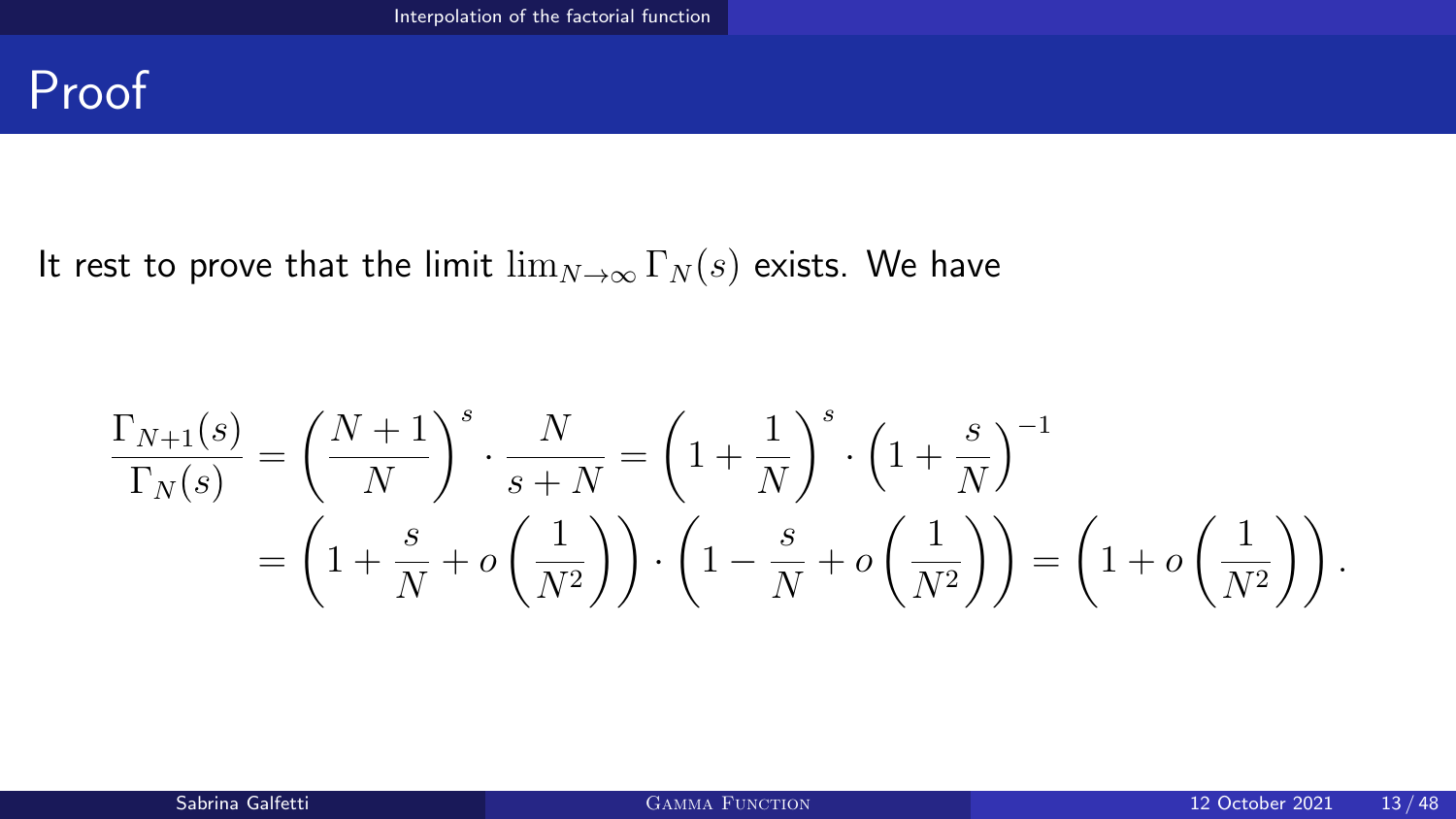## Existence of the limit

This proves that

$$
\prod_{N\geq 1} \frac{\Gamma_{N+1}(s)}{\Gamma_N(s)}
$$

converges. We also obtain

$$
\Gamma_N(s) = \Gamma_1(s) \cdot \prod_{n=1}^{N-1} \frac{\Gamma_{n+1}(s)}{\Gamma_n(s)} = \frac{1}{s} \prod_{n=1}^{N-1} \left[ \left( 1 + \frac{1}{n} \right)^s \cdot \left( 1 + \frac{s}{n} \right)^{-1} \right].
$$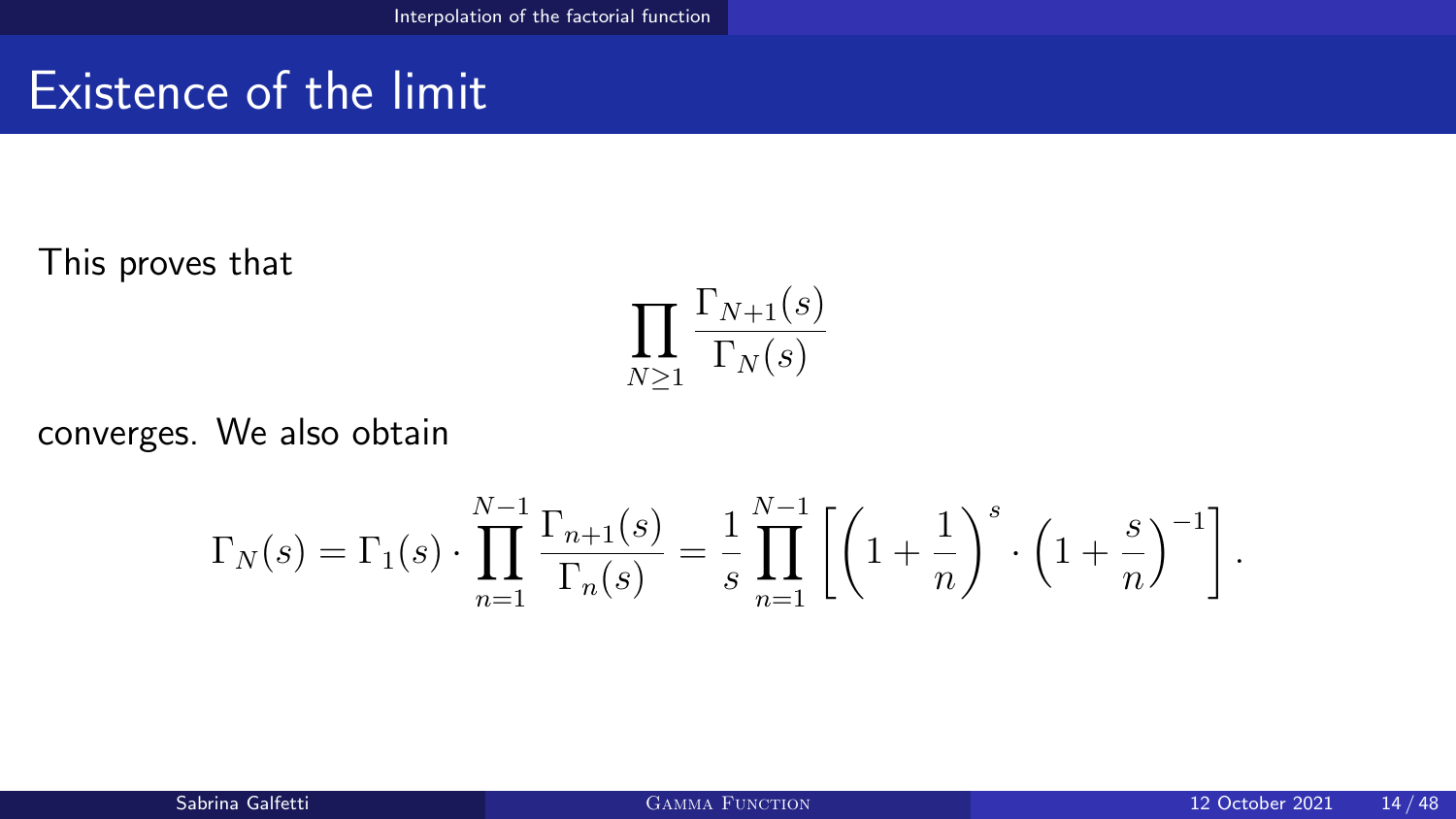#### Euler's definition as an infinite product

<span id="page-14-0"></span>
$$
\Gamma(s+1) = s\Gamma(s) = \prod_{n=1}^{\infty} \frac{\left(1 + \frac{1}{n}\right)^s}{\left(1 + \frac{s}{n}\right)}.
$$
\n
$$
(4)
$$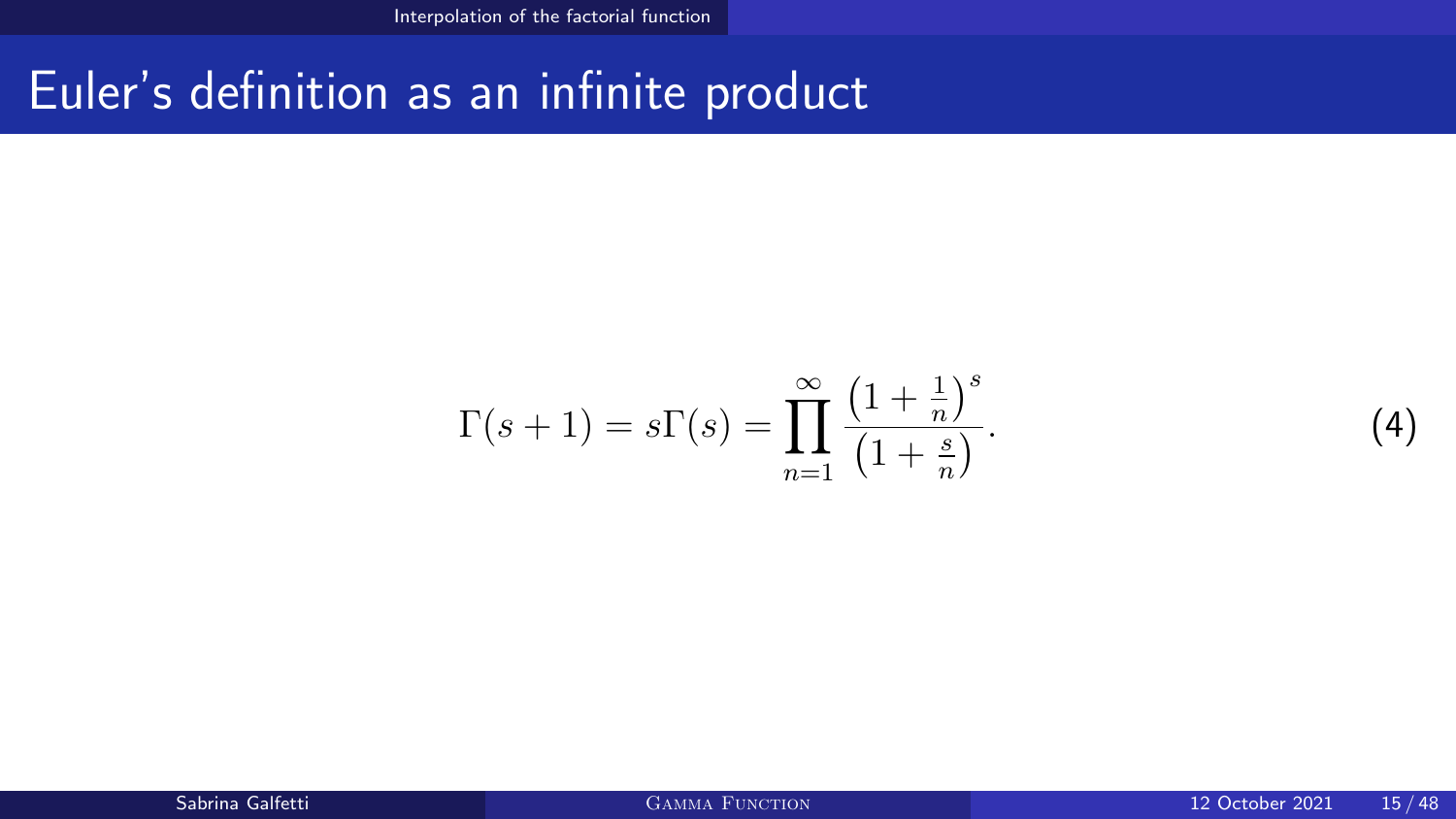#### We check that [\(4\)](#page-14-0) fulfill the desired properties

$$
\bullet \ \Gamma(s+1) = s\Gamma(s) \ \forall s \neq 0,
$$

• 
$$
\Gamma(n) = (n-1)!
$$
  $\forall n \in \mathbb{N}.$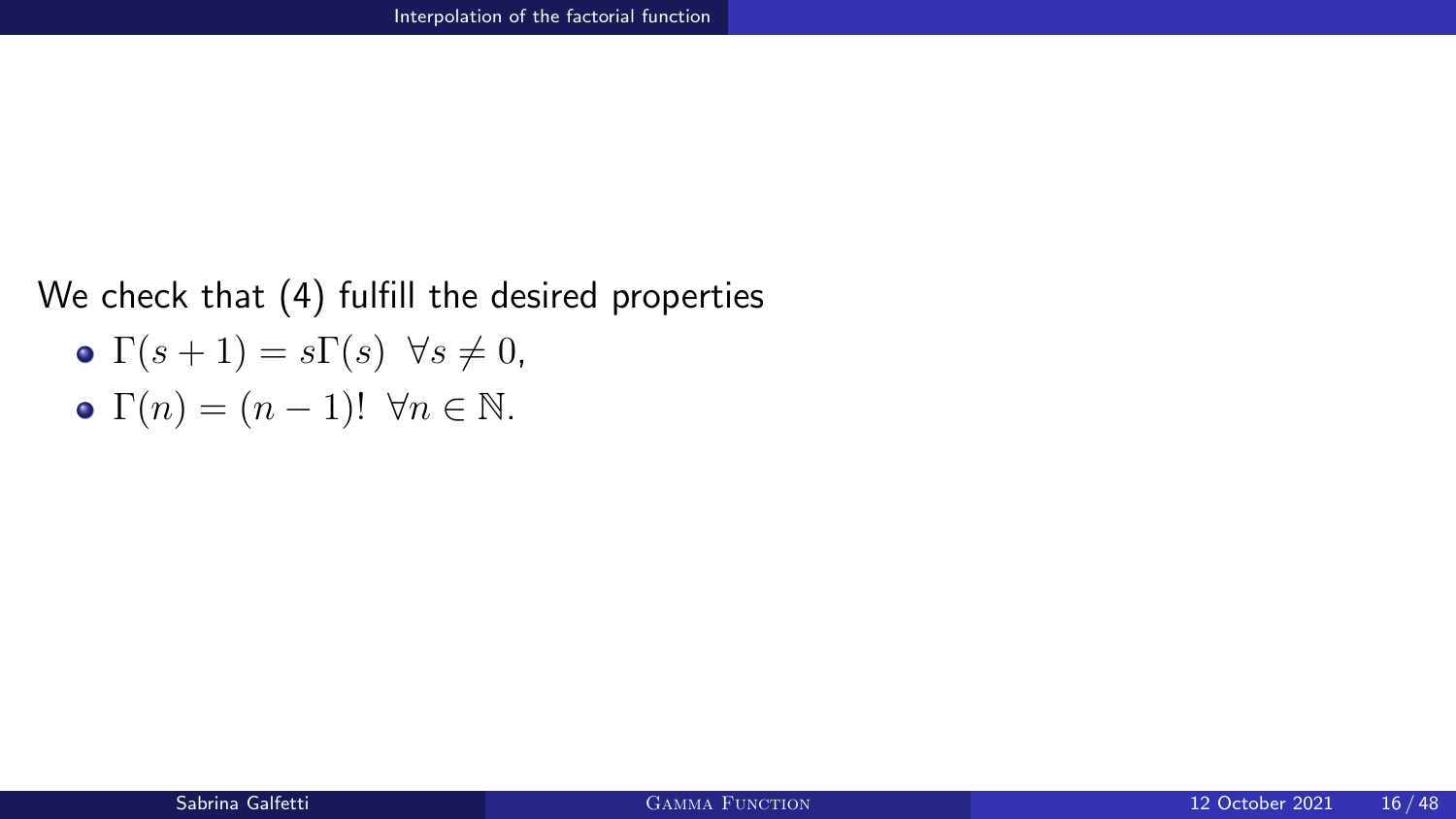## Proof

#### We have

$$
\Gamma(s+1) = \lim_{N \to \infty} \left[ \frac{N^{s+1}(N-1)!}{(s+1) \cdot (s+2) \dots (s+N)} \right]
$$
  
= 
$$
\lim_{N \to \infty} \left[ s \cdot \frac{N}{N+s} \cdot \frac{N^s(N-1)!}{s(s+1) \cdot (s+2) \dots (s+N-1)} \right]
$$
  
= 
$$
\lim_{N \to \infty} \left[ s \cdot \frac{N}{N+s} \cdot \Gamma_N(s) \right] = s\Gamma(s).
$$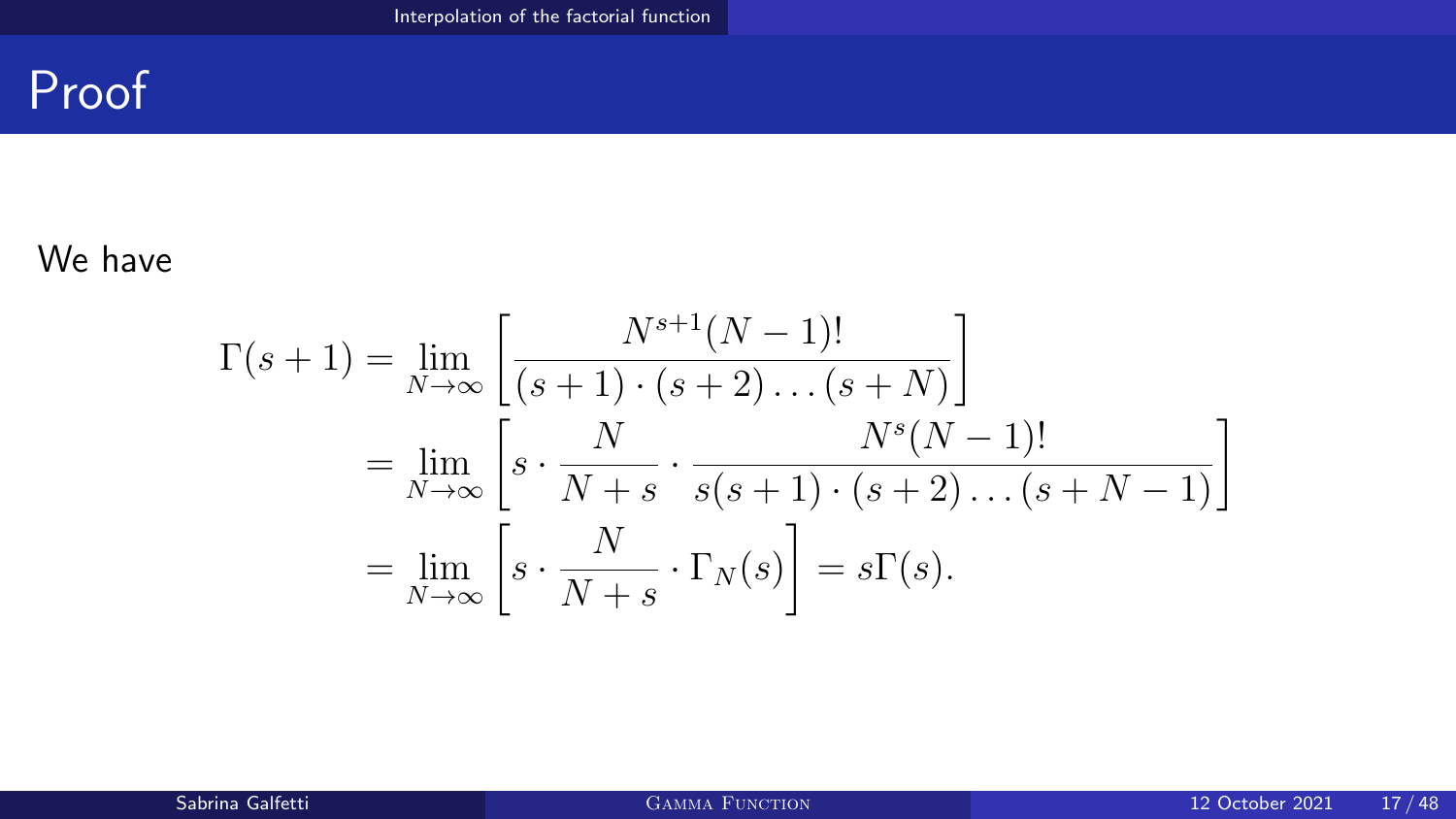#### Proof

To prove the second property we use induction. We have that  $\Gamma(1) = 1$  by the previous formula. So the statement holds for all n, it remains to prove it also for  $n + 1$ . We have using the first property and the induction step that

$$
\Gamma(n+1) = n\Gamma(n) = n \cdot (n-1)! = n!.
$$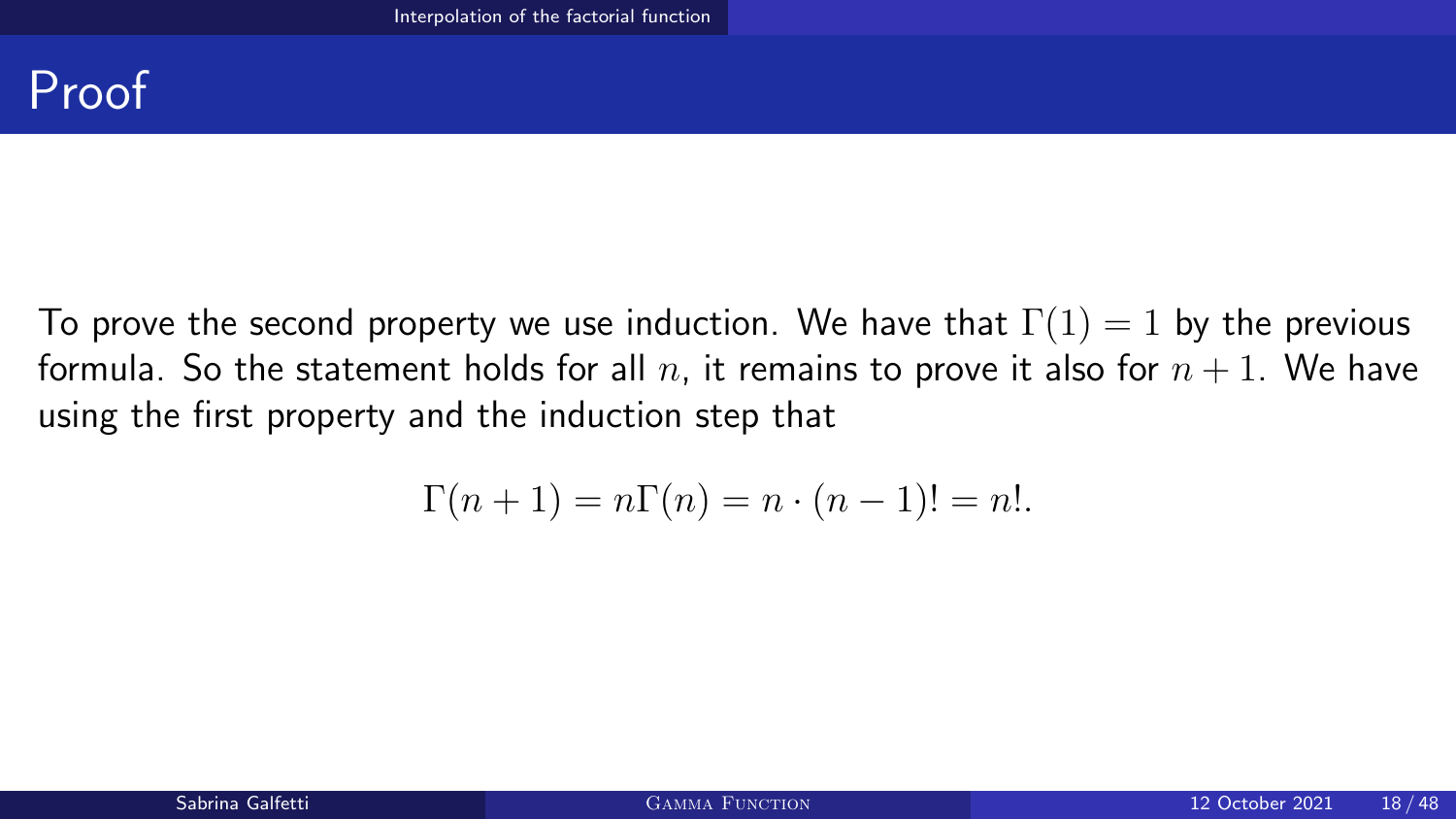#### <span id="page-18-0"></span>[Weierstrass representation of the Gamma function](#page-18-0)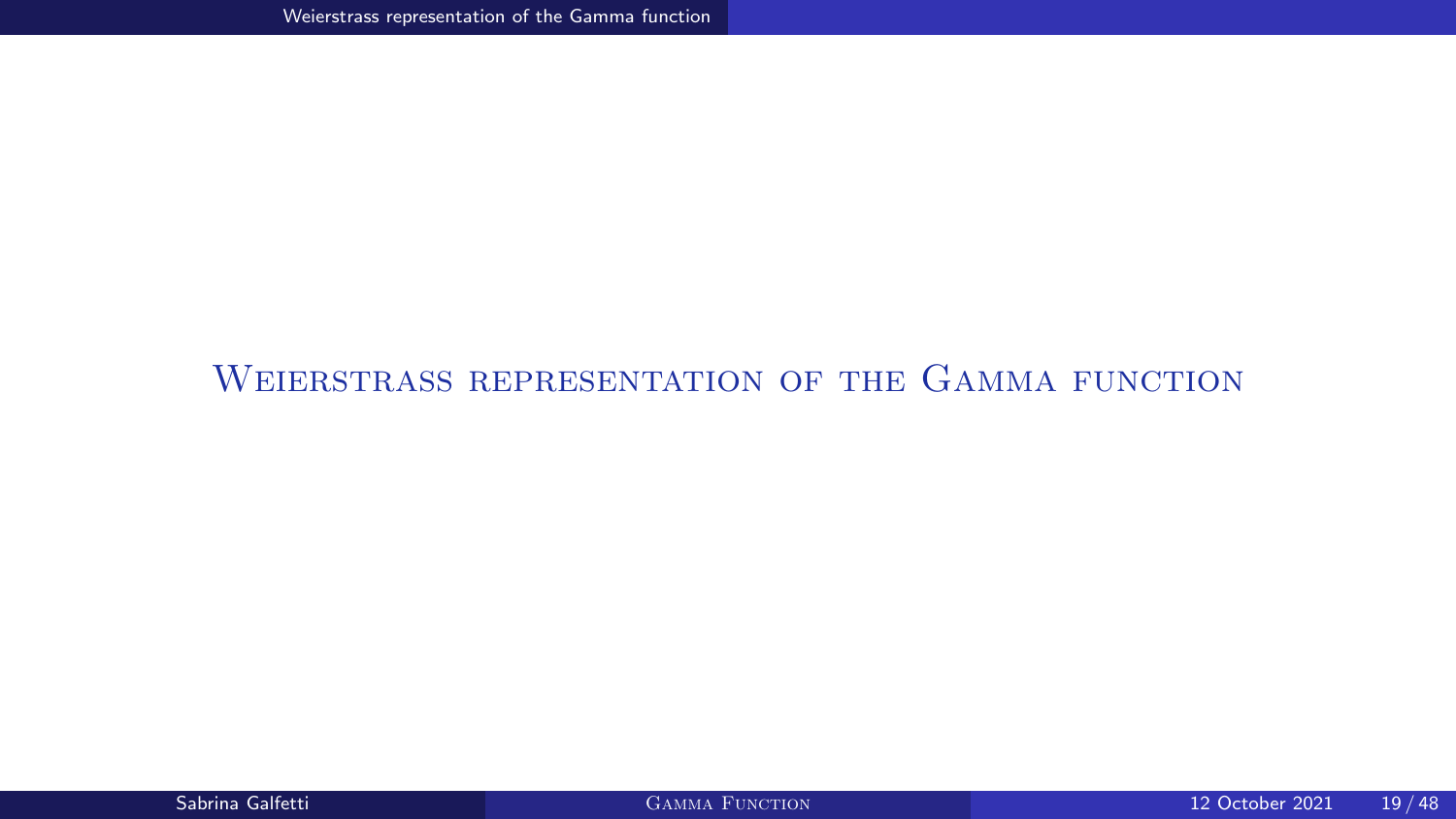#### We have

<span id="page-19-0"></span>
$$
\Gamma(s+1) = s\Gamma(s) = \lim_{N \to \infty} \left[ \frac{N^s}{\left(1 + \frac{s}{1}\right) \cdot \left(1 + \frac{s}{2}\right) \dots \left(1 + \frac{s}{N-1}\right)} \right].
$$

Then we take the logarithm and we find for  $|s| < 1$  that

 $(5)$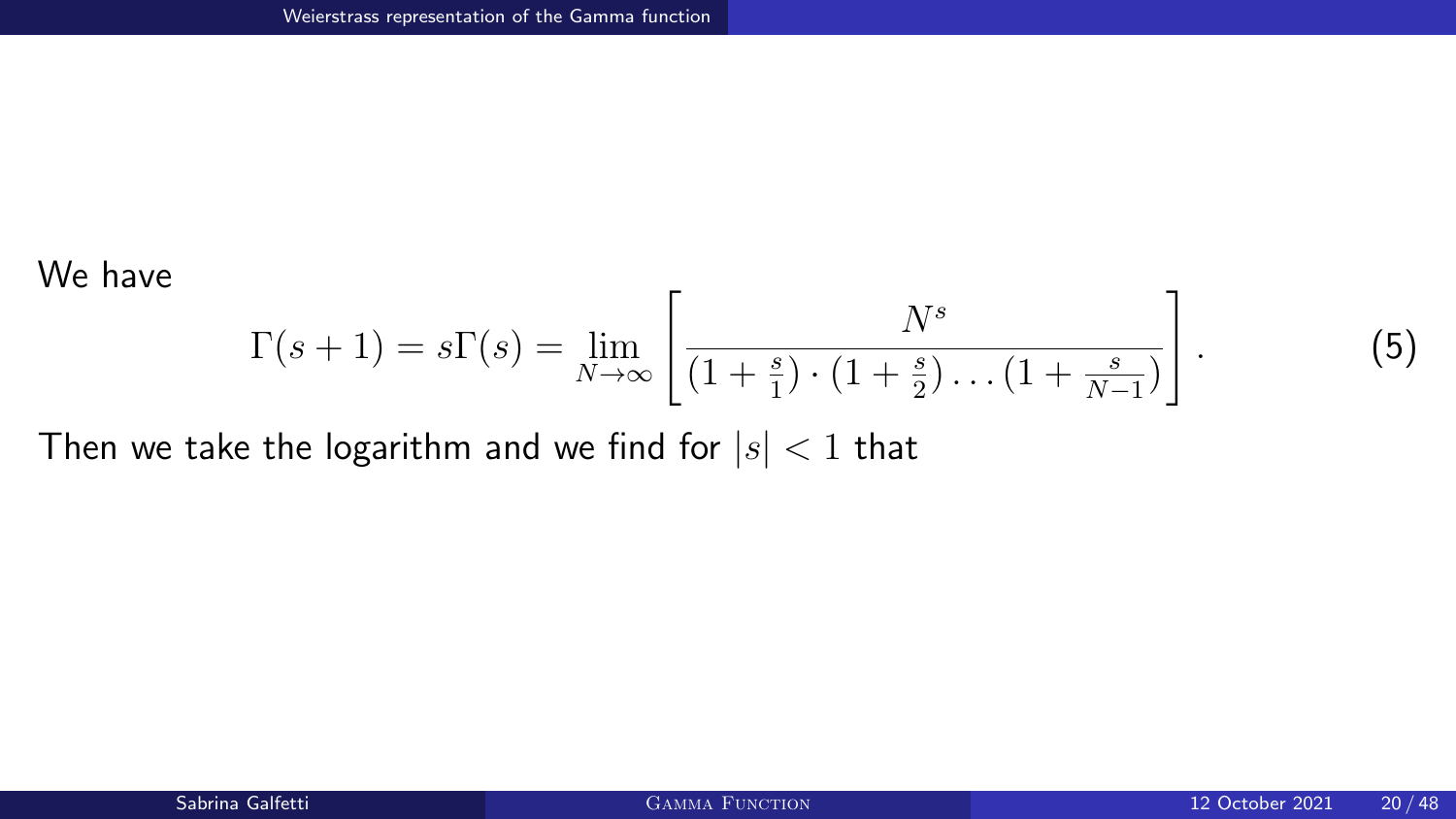$$
\log \Gamma(s+1) = \lim_{N \to \infty} \left[ s \log N - \sum_{n=1}^{N-1} \log \left( 1 + \frac{s}{n} \right) \right]
$$
  
= 
$$
\lim_{N \to \infty} \left[ s \log N - \sum_{n=1}^{N-1} \left( \frac{s}{n} - \frac{s^2}{2n^2} + \frac{s^3}{3n^2} - \dots \right) \right]
$$
  
= 
$$
\lim_{N \to \infty} \left[ s \left( \log N - \left( 1 + \frac{1}{2} + \frac{1}{3} + \dots + \frac{1}{N-1} \right) \right) + \frac{s^2}{2} \left( \frac{1}{1^2} + \frac{1}{2^2} + \dots + \frac{1}{(N-1)^2} \right) - \frac{s^3}{3} \left( \frac{1}{1^3} + \frac{1}{2^3} + \dots + \frac{1}{(N-1)^3} \right) + \dots \right].
$$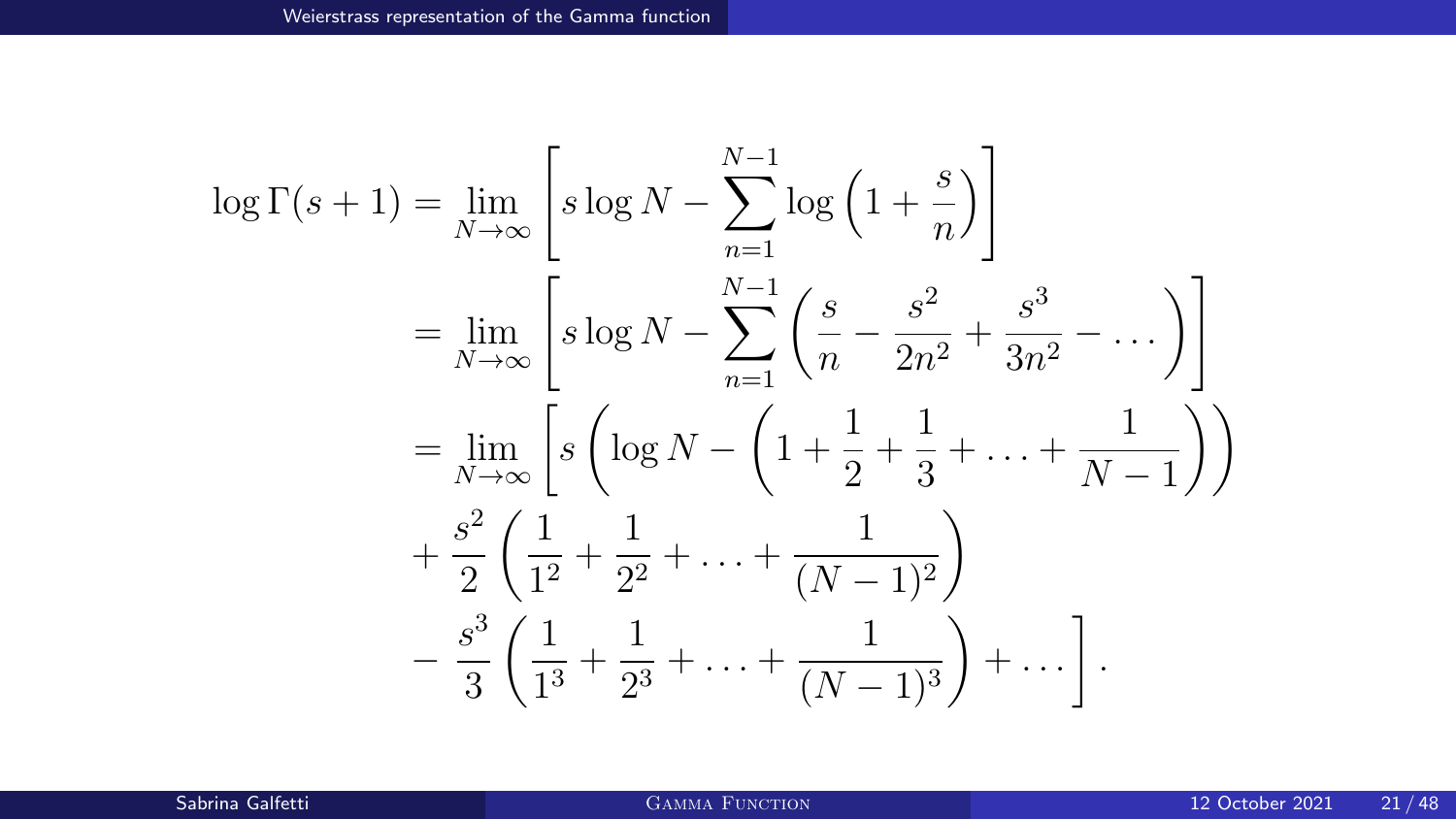## Euler's constant  $\gamma$

- the series  $1 + \frac{1}{2} + \frac{1}{3} + \ldots + \frac{1}{N-1} \log N$  has a limit for  $N \to \infty$ .
- the series  $1+\frac{1}{2^r}+\frac{1}{3^r}$  $\frac{1}{3^r}+\ldots+\frac{1}{(N-1)^r}$  with  $r\geq 2$ , goes to the limit  $\sum_{n=1}^\infty$  $\frac{1}{n^r} = \zeta(r)$ , where we recall that  $\zeta(r)$  represents the Riemann zeta function.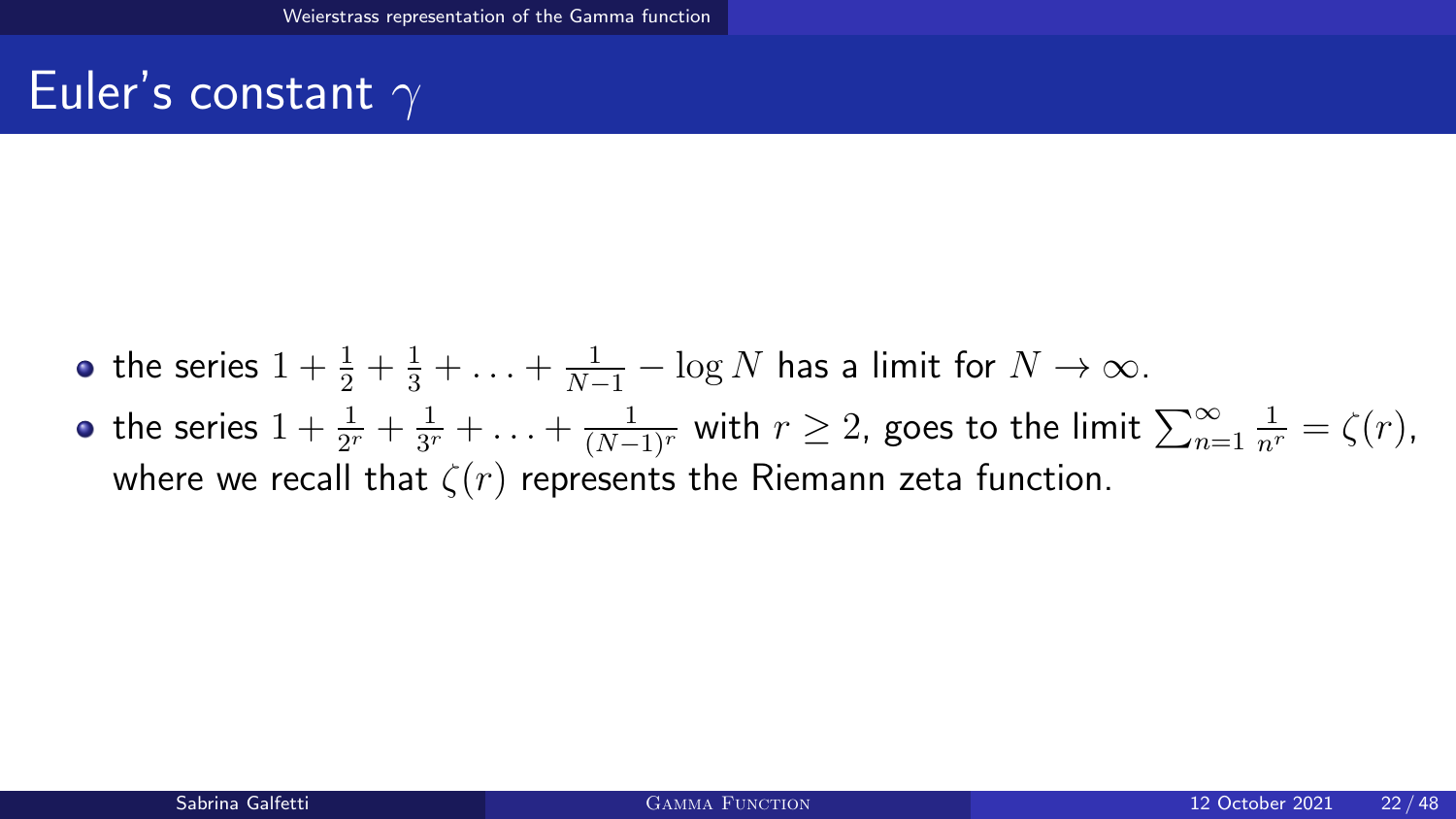Exchanging the limit with the sum we obtain

$$
\log \Gamma(1+s) = -\gamma s + \frac{\zeta(2)}{2} s^2 - \frac{\zeta(3)}{3} s^3 + \dots, \qquad |s| < 1.
$$

the Riemann zeta function evaluated at integers represents the coefficients of the Taylor series of  $\log \Gamma(s + 1)$ , where the expansion is made at the point  $s = 1$ .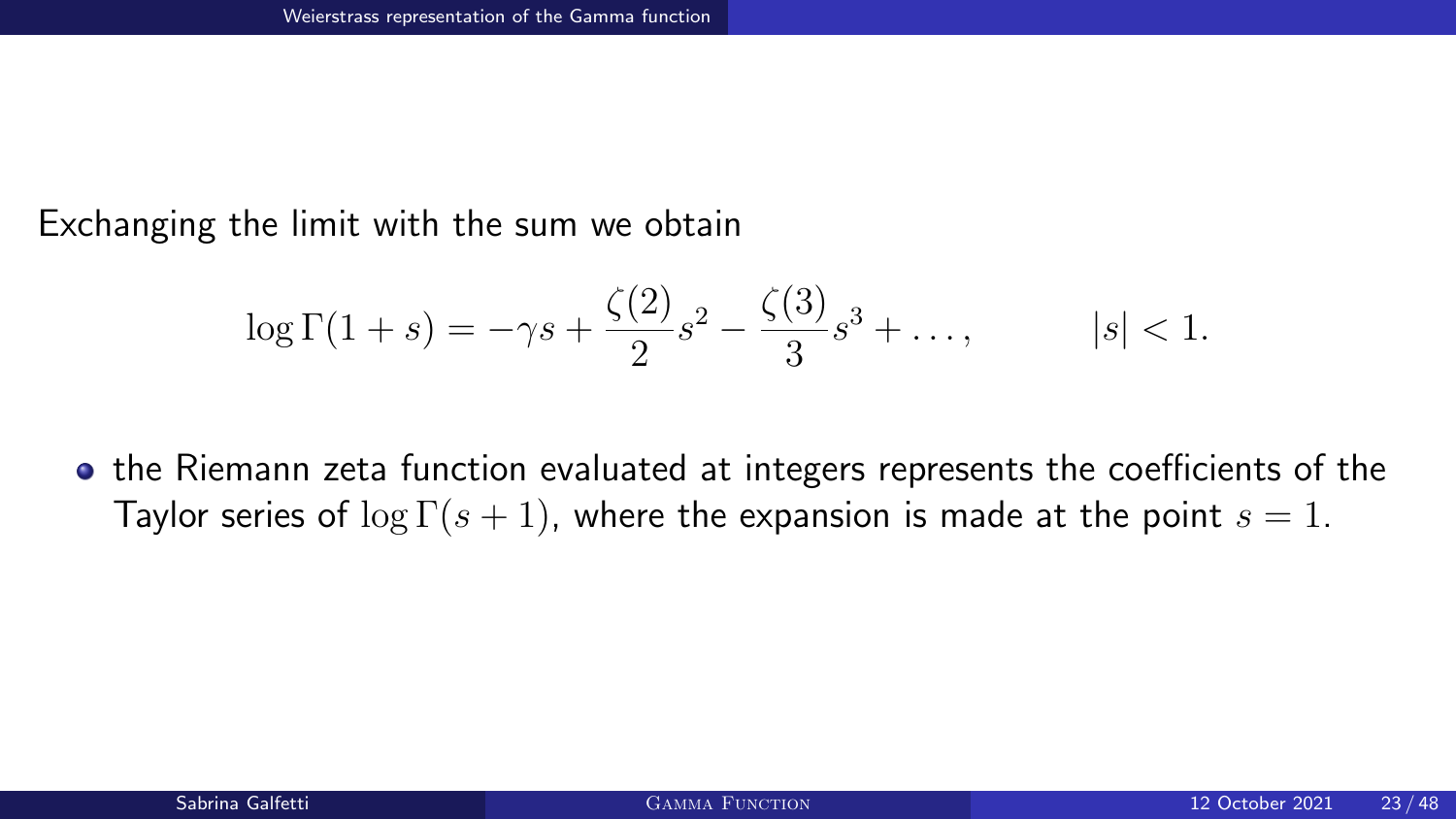## deducing another product formula for  $\Gamma(s)$

Using the following property:

$$
1 + \frac{1}{2} + \ldots + \frac{1}{N-1} = \log(N) + \gamma + o(1),
$$

we can write

$$
N^{s} = e^{s \log N} = e^{s(1 + \frac{1}{2} + \dots + \frac{1}{N-1} - \gamma - o(1))} \sim e^{-\gamma s} \cdot e^{s(1 + \frac{1}{2} + \dots + \frac{1}{N-1})}.
$$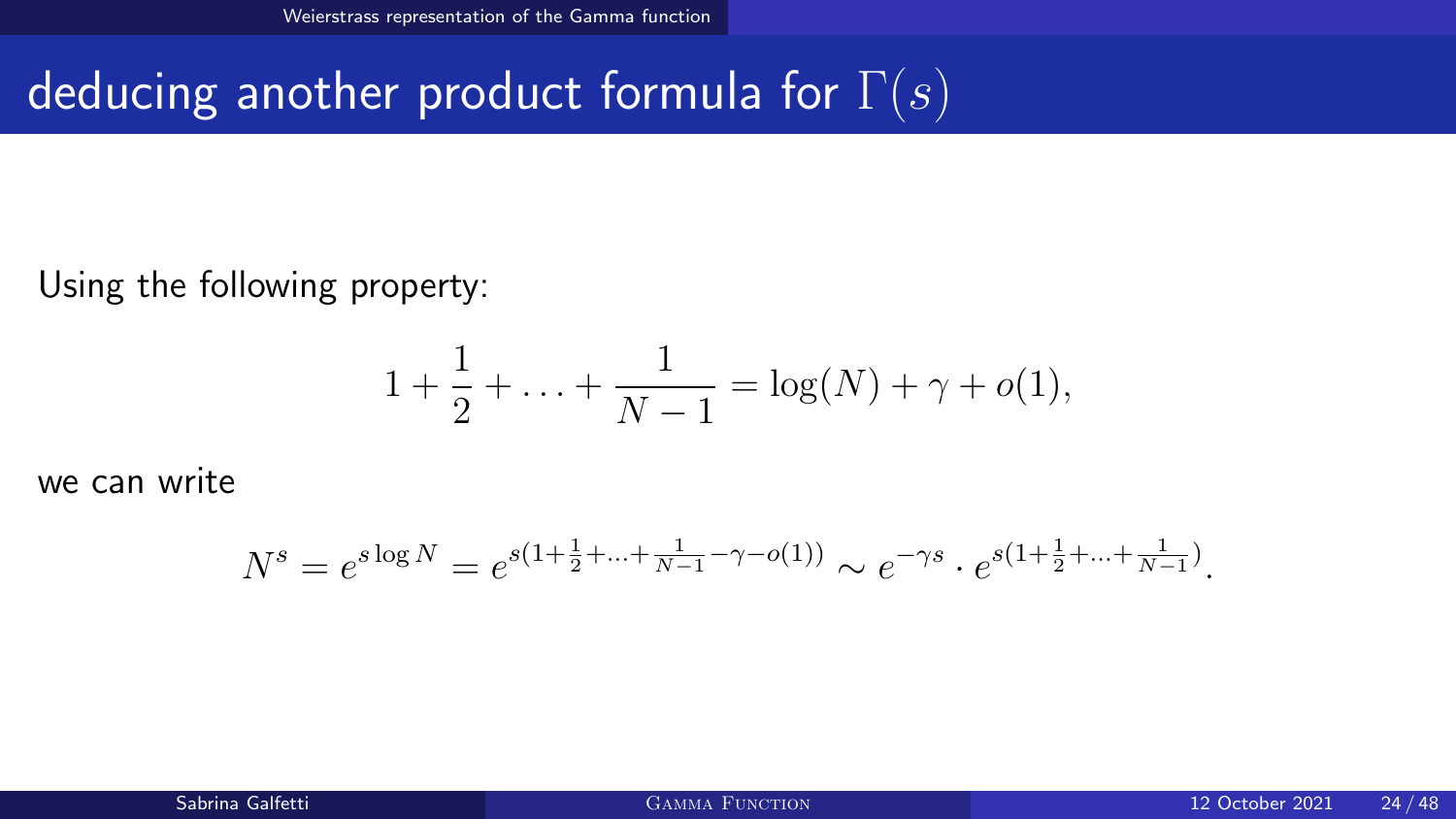#### Definition of the Gamma function due to Weierstrass

Inserting the previous result in [\(5\)](#page-19-0) we obtain

<span id="page-24-0"></span>
$$
\frac{1}{\Gamma(s)} = s e^{\gamma s} \prod_{n=1}^{\infty} \left[ \left( 1 + \frac{s}{n} \right) e^{\frac{-s}{n}} \right].
$$

 $(6)$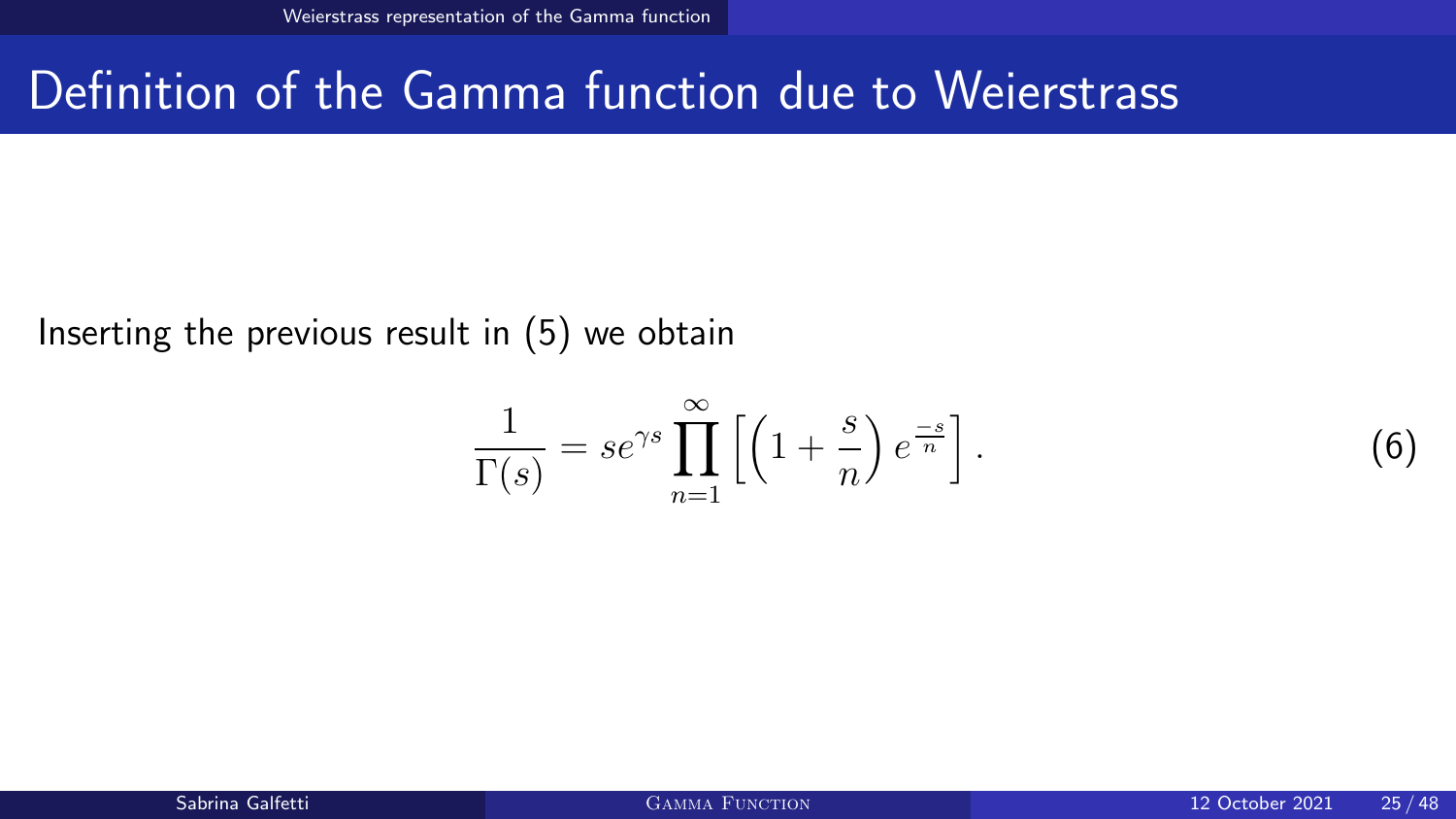## **Properties**

The function  $\frac{1}{\Gamma(s)}$ 

- is defined in the whole complex plane,
- is holomorphic (since both product formula converge).
- has simple zeros at the points  $s = 0, -1, -2, \ldots$  and otherwise is always different from zero.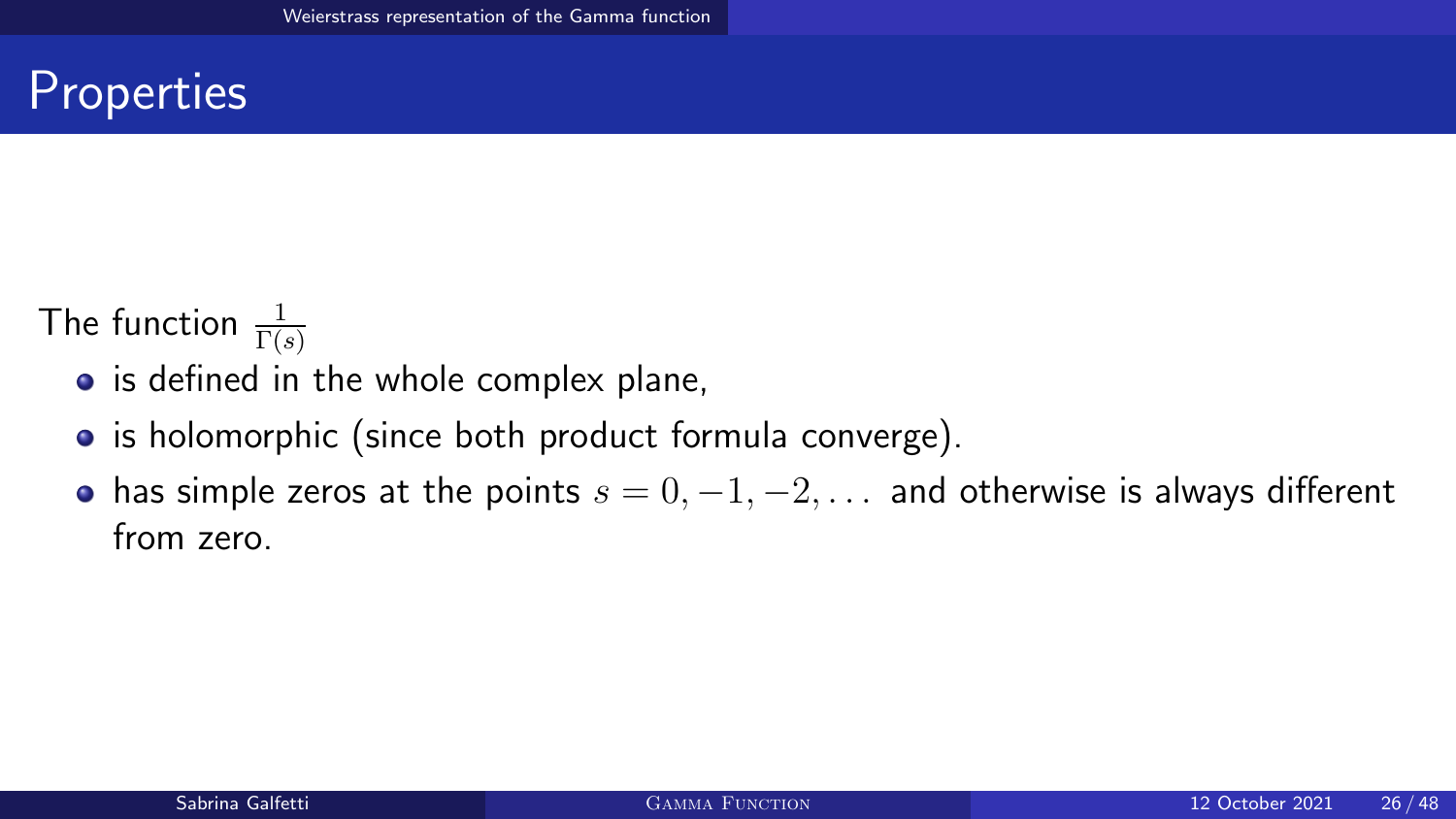## Proposition

The Gamma function  $\Gamma(s)$  as seen in [\(3\)](#page-10-0)or [\(4\)](#page-14-0) represents a meromorphic function and is defined on the entire complex plane. The Gamma function has simple poles by  $s = 0, -1, -2, \ldots$  and otherwise is holomorphic. Moreover the Gamma function is never equal  $0$ , i.e the function  $\frac{1}{\Gamma(s)}$  is always holomorphic.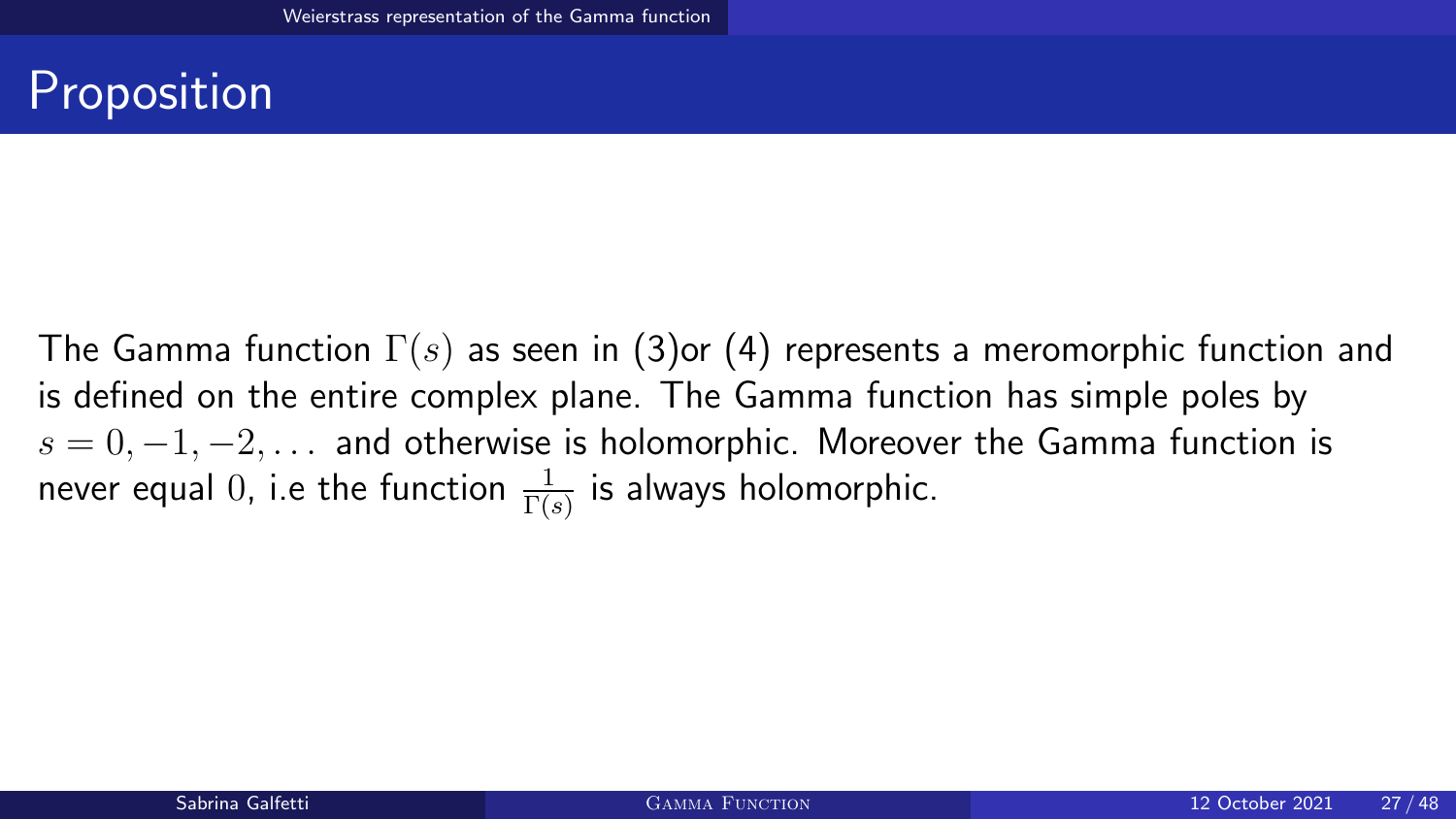[Weierstrass representation of the Gamma function](#page-18-0)

# Graph of  $\Gamma(s)$  and of  $\frac{1}{\Gamma(s)}$

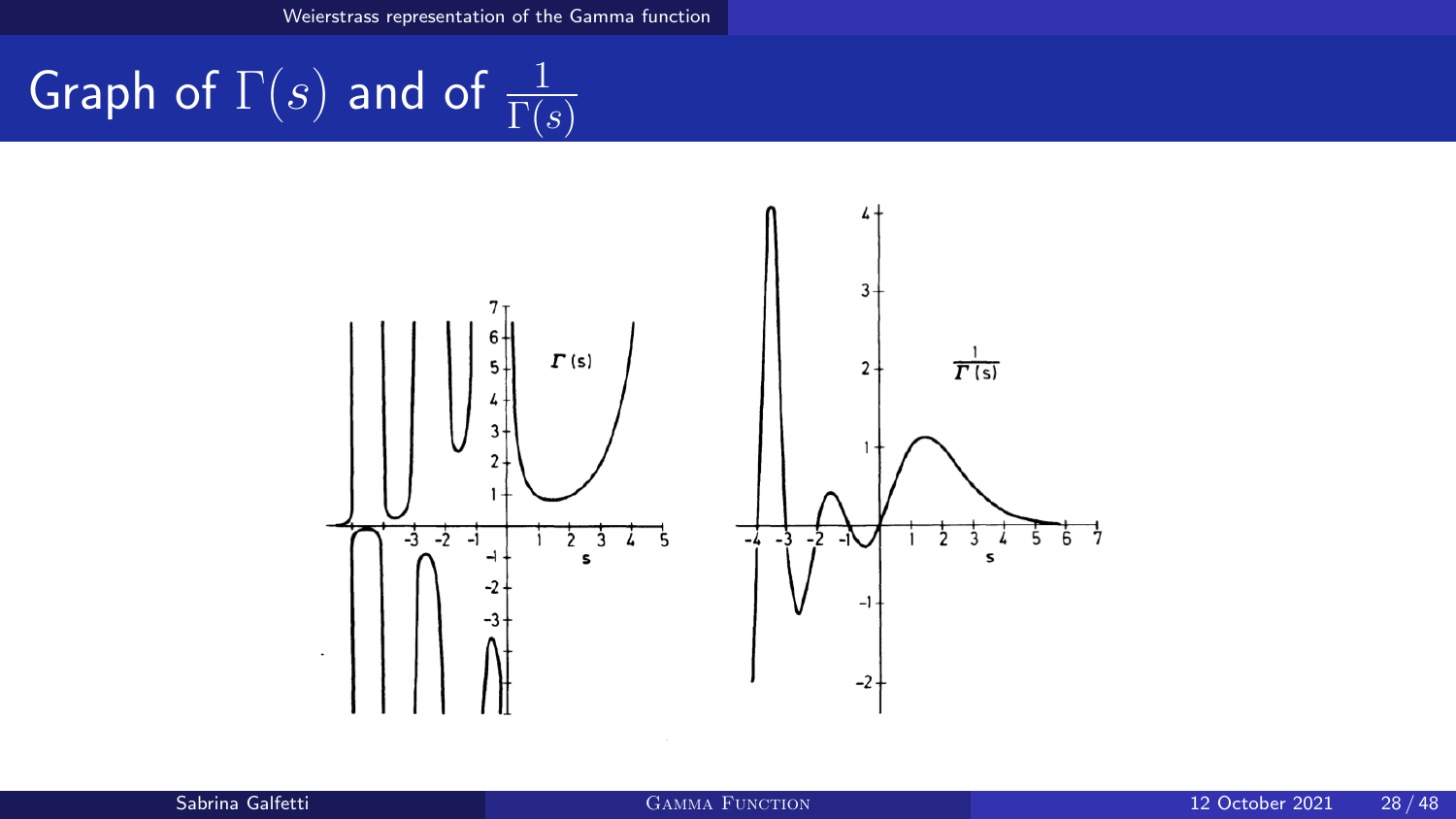#### <span id="page-28-0"></span>THREE NEW FUNCTIONS DEFINED USING THE GAMMA FUNCTION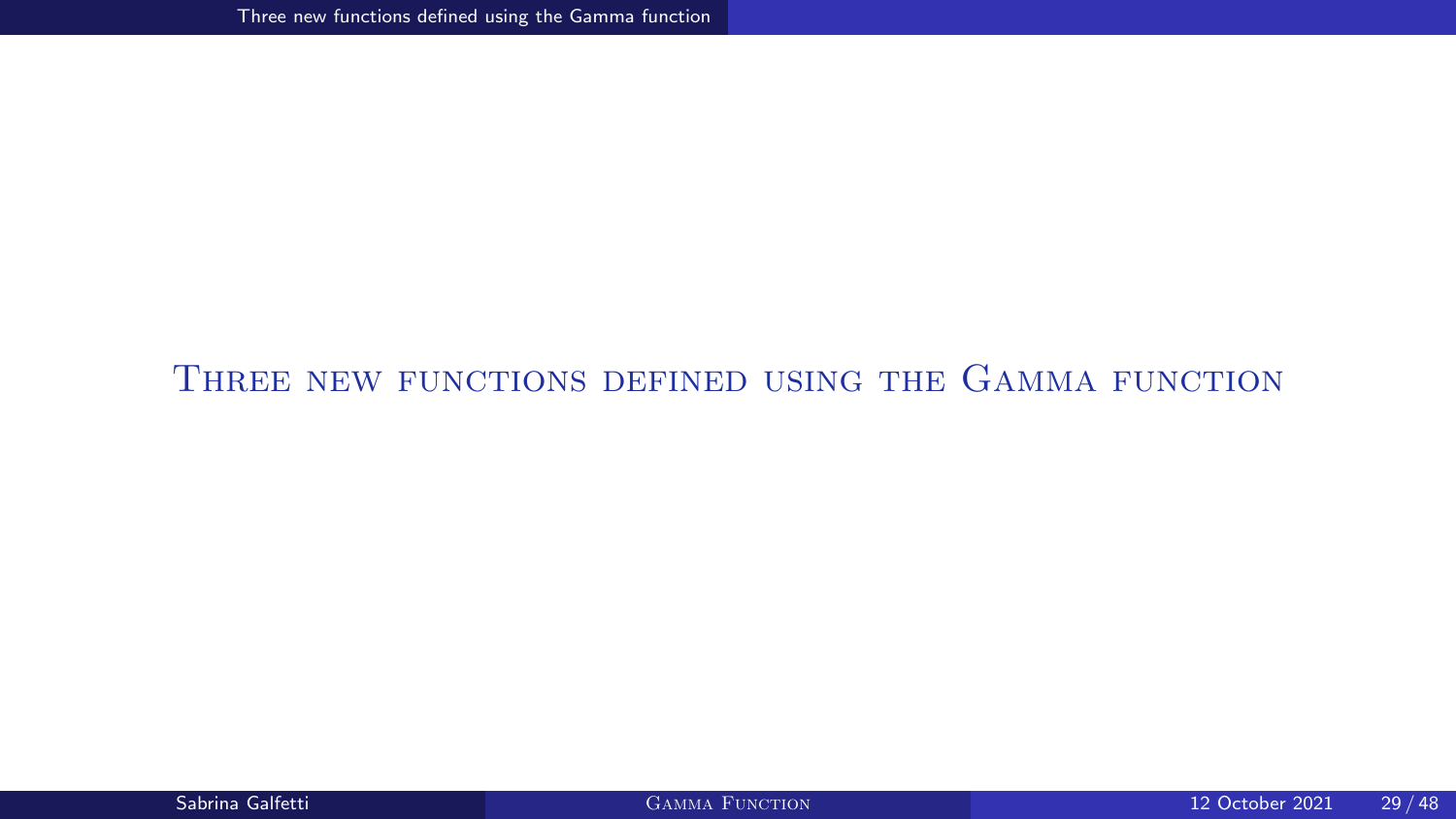#### <span id="page-29-0"></span>**Definition**

We define 
$$
f(s) = \Gamma\left(\frac{s}{2}\right) \Gamma\left(\frac{s+1}{2}\right)
$$
. We find

1. 
$$
f(s+1) = \Gamma\left(\frac{s+1}{2}\right) \Gamma\left(\frac{s}{2}+1\right) = \frac{s}{2} \cdot \Gamma\left(\frac{s+1}{2}\right) \Gamma\left(\frac{s}{2}\right) = \frac{s}{2} \cdot f(s),
$$
  
2.  $2^{s+1} \cdot f(s+1) = s \cdot 2^s f(s).$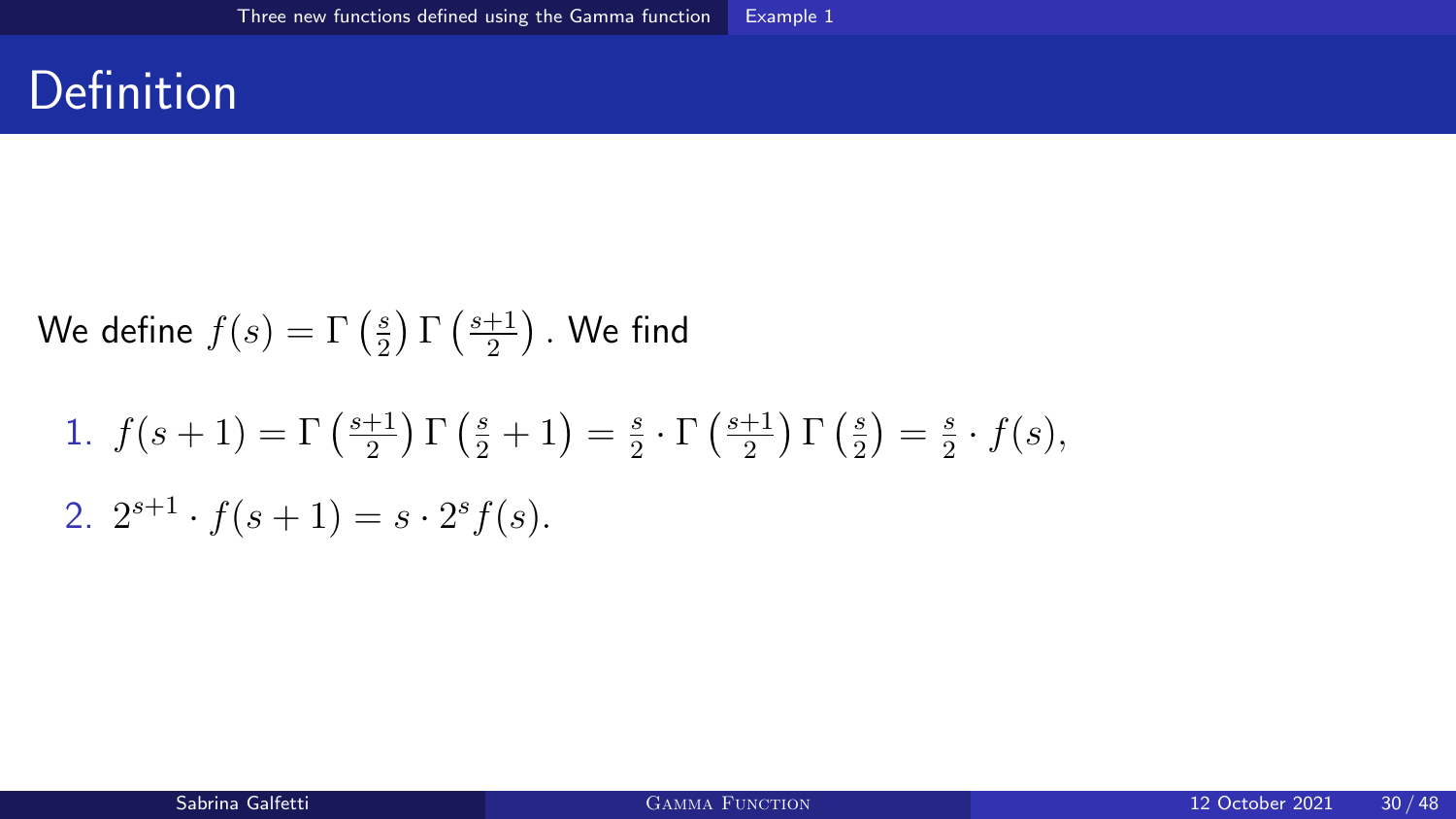#### Proposition

We have  $2^sf(s)=C\cdot\Gamma(s)$  where  $C$  is a constant.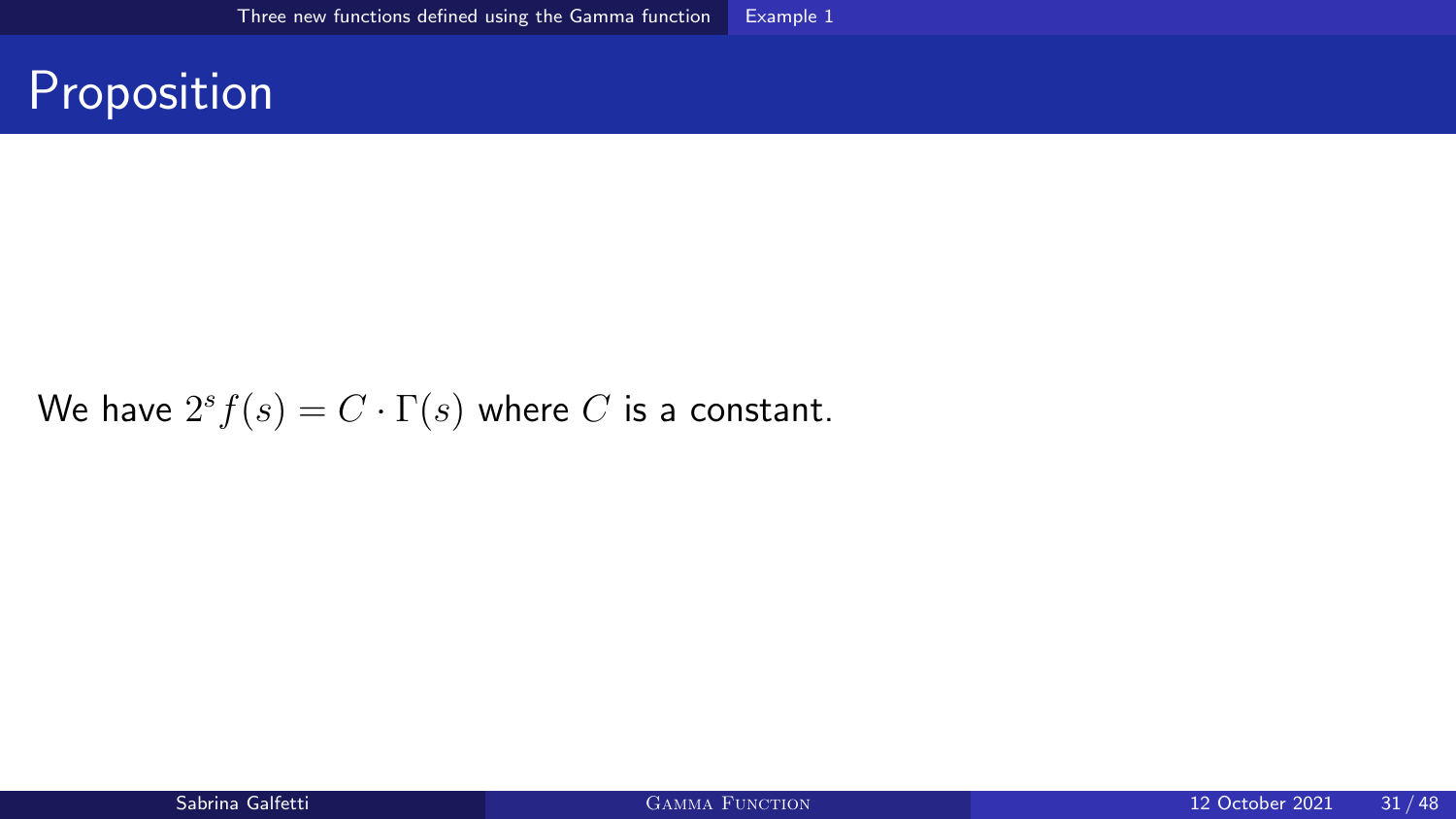#### Proof

$$
2^{s} \cdot \Gamma\left(\frac{s}{2}\right) \Gamma\left(\frac{s+1}{2}\right) = \lim_{N \to \infty} 2^{s} \left[ \frac{N^{\frac{s}{2}}(N-1)!}{\frac{s}{2}\left(\frac{s}{2}+1\right)\dots\left(\frac{s}{2}+N-1\right)} \cdot \frac{N^{\frac{s+1}{2}}(N-1)!}{\frac{s+1}{2}\left(\frac{s+1}{2}+1\right)\dots\left(\frac{s+1}{2}+N-1\right)} \right]
$$
  
\n
$$
= \lim_{N \to \infty} \left[ \frac{2^{2N+s} \cdot N^{s+\frac{1}{2}} \cdot (N-1)!^{2}}{s(s+2)(s+4)\dots(s+2N-2) \times (s+1)(s+3)\dots(s+2N-1)} \right]
$$
  
\n
$$
= \lim_{N \to \infty} \left[ 2^{2N} \cdot N^{\frac{1}{2}} \cdot \frac{(N-1)!^{2}}{(2N-1)!} \cdot \frac{(2N)^{s}(2N-1)!}{s(s+1)(s+2)\dots(s+2N-1)} \right]
$$
  
\n
$$
= C \cdot \Gamma(s).
$$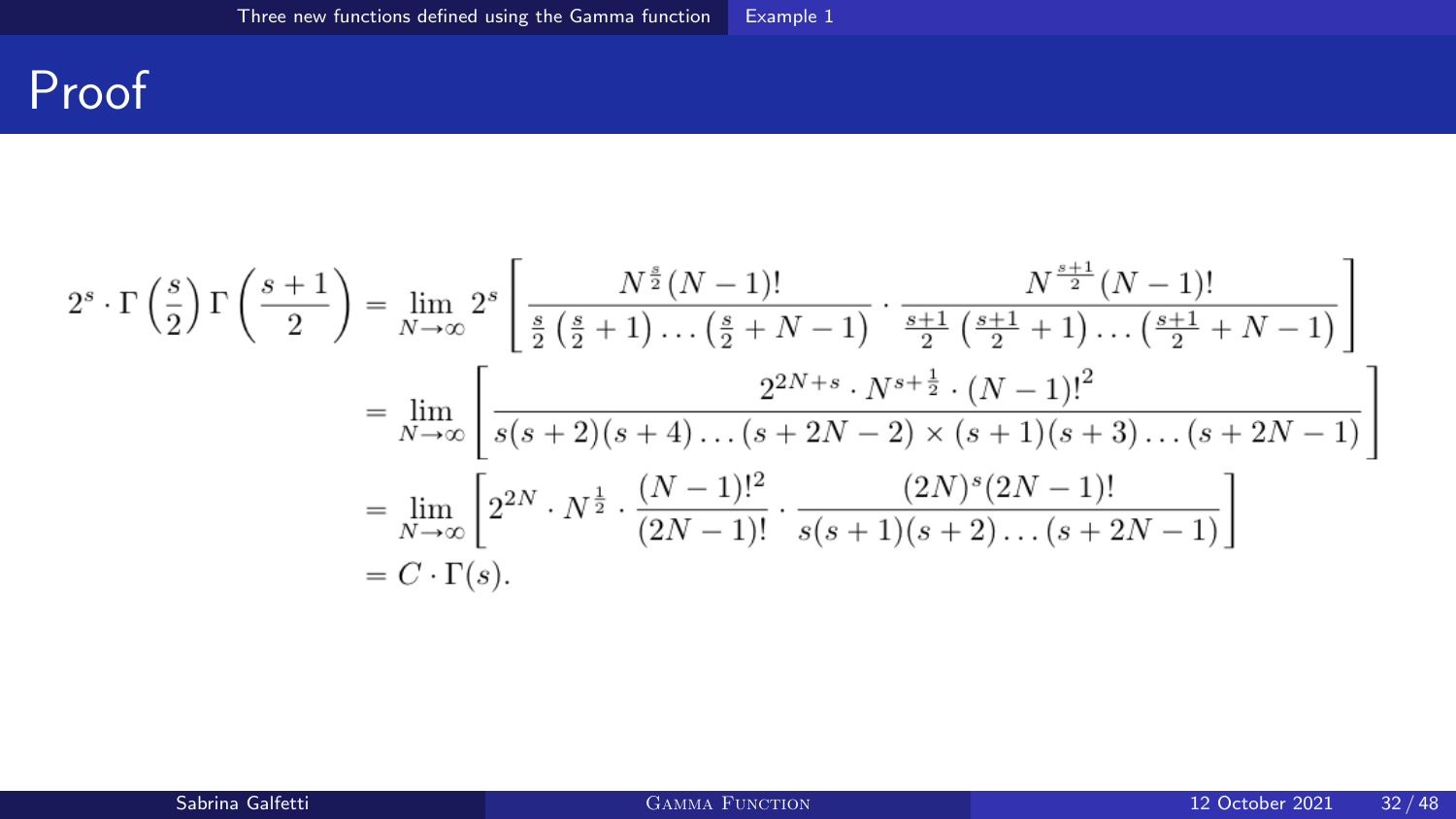#### Constant  $C$

#### We find

$$
C = \lim_{N \to \infty} \left[ 2^{2N} \cdot N^{\frac{1}{2}} \cdot \frac{(N-1)!^2}{(2N-1)!} \right] = 2\sqrt{\pi}.
$$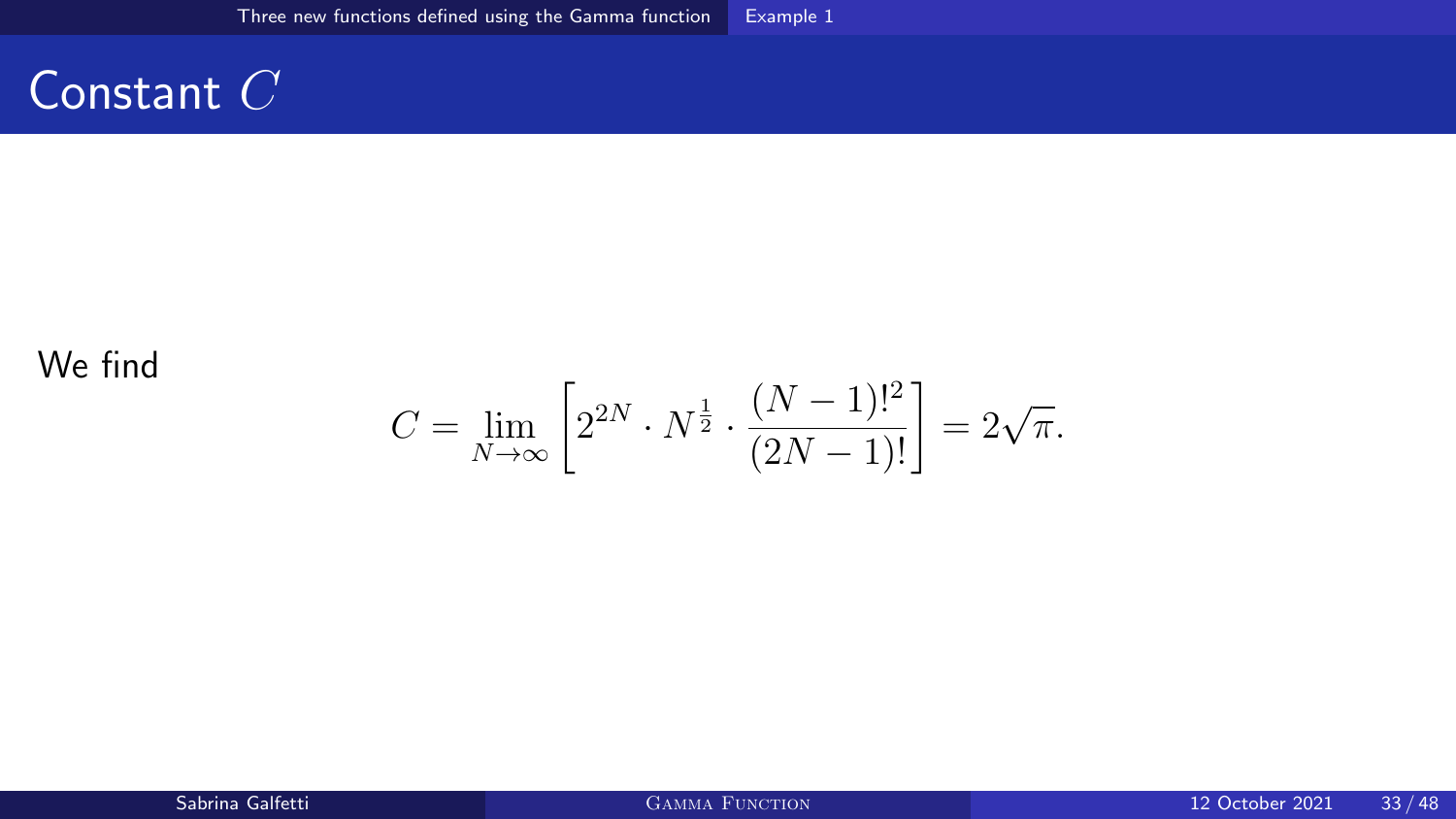## Legendre doubling formula

$$
\Gamma\left(\frac{s}{2}\right)\Gamma\left(\frac{s+1}{2}\right) = 2^{1-s}\sqrt{\pi} \Gamma(s).
$$

In particular we obtain  $\Gamma(\frac{1}{2}) = \sqrt{\pi}$ .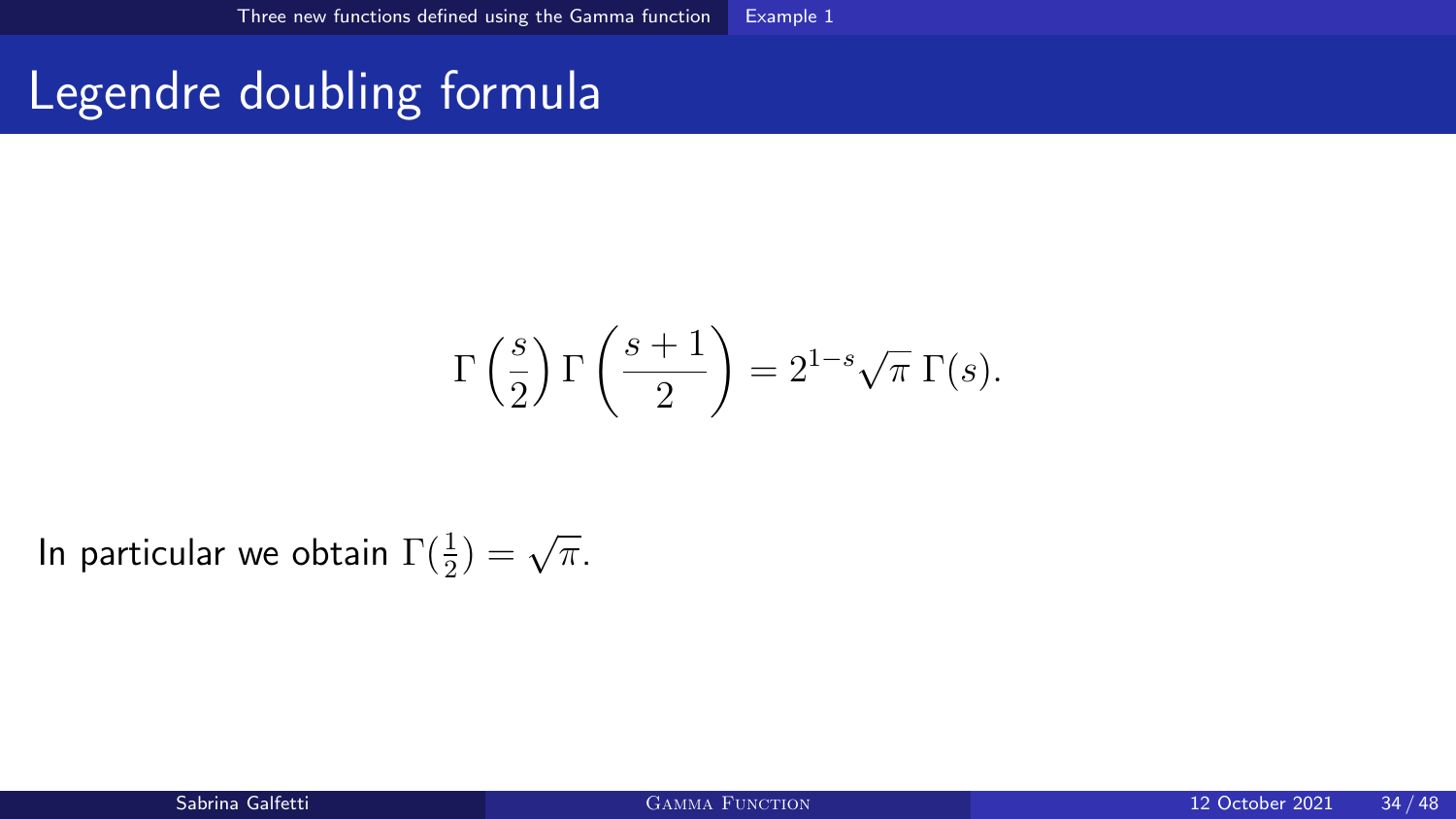### <span id="page-34-0"></span>Definition

We define 
$$
g(s) = \frac{1}{\Gamma(s)\Gamma(1-s)}
$$
.

We have that  $q(s)$ 

- is holomorphic, since the function  $\frac{1}{\Gamma(s)}$  is holomorphic,
- has zeros at  $s=\ldots,-2,-1,0,1,2,\ldots$  , since  $\frac{1}{\Gamma(s)}$  has zeros only at  $s = 0, -1, -2, \ldots$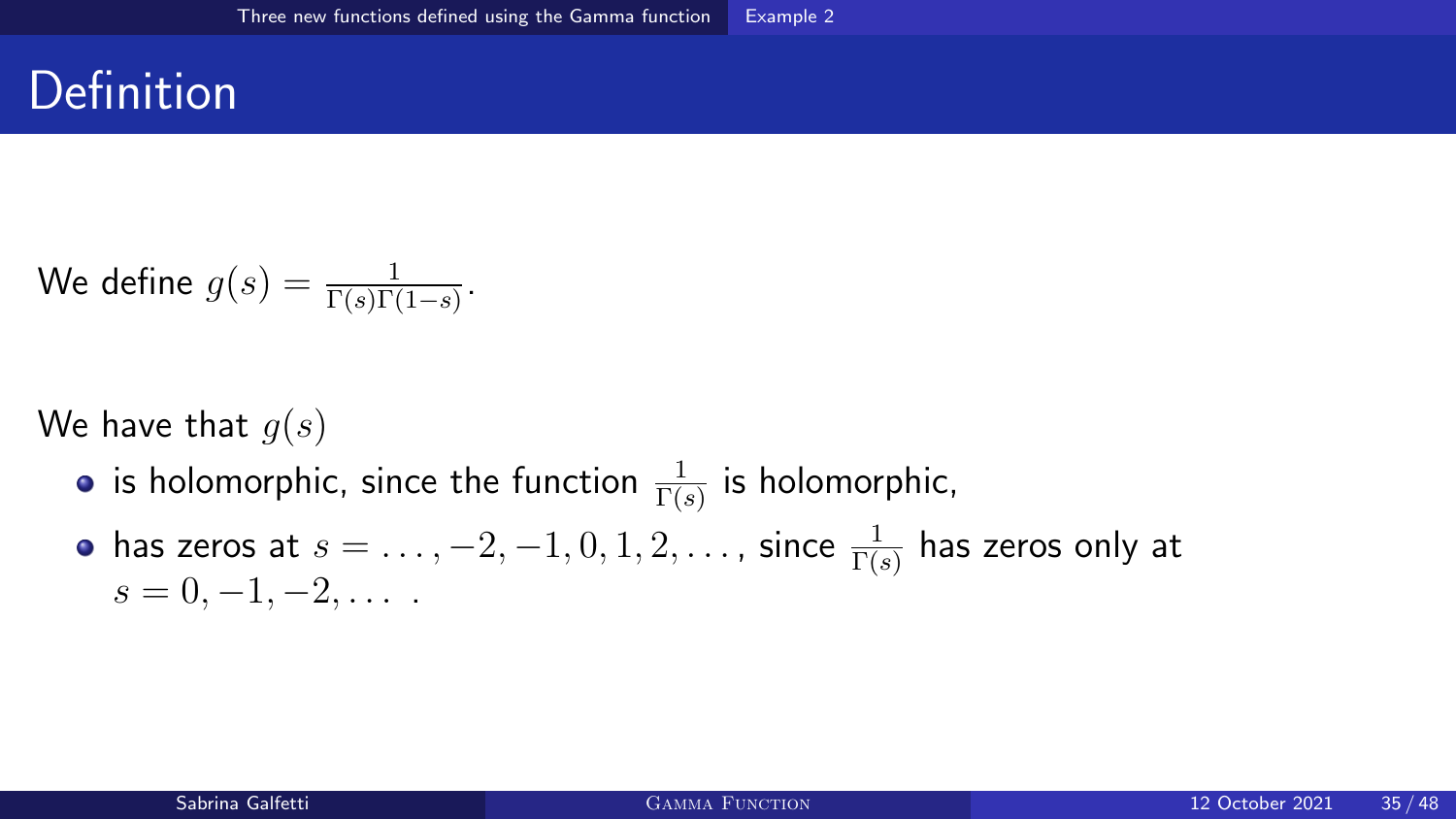## Properties of  $g(s)$

#### We find that

$$
g(s+1) = \frac{1}{\Gamma(1+s)\Gamma(-s)} = \frac{1}{s\Gamma(s)\Gamma(-s)} = \frac{-1}{\Gamma(1-s)\Gamma(s)} = -g(s).
$$

So  $g(s)$  is a periodic function with period 2.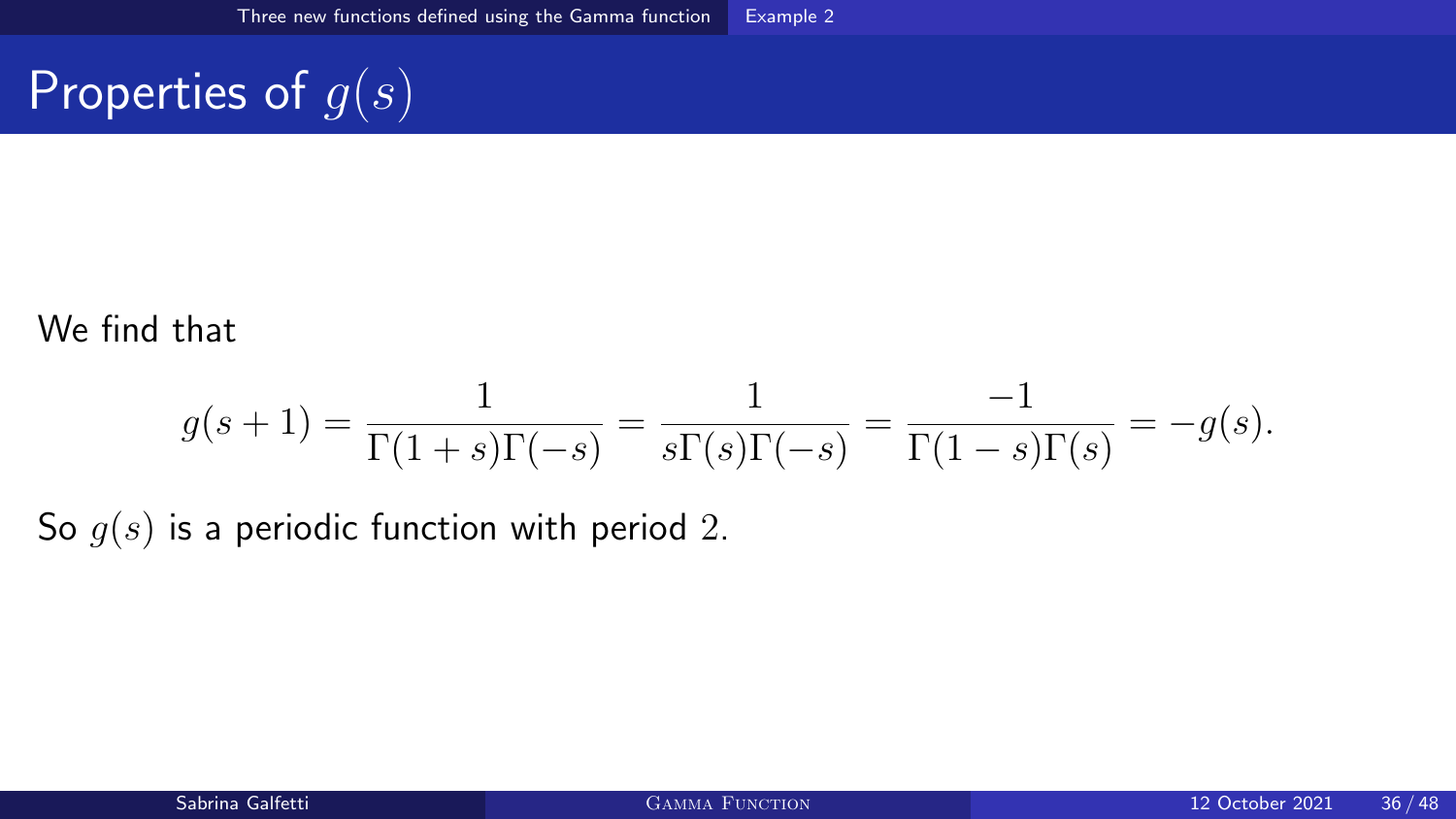## Alternative definition of  $g(s)$

#### We have

$$
g(s) = C \cdot \sin \pi s,
$$

where  $C$  is a constant.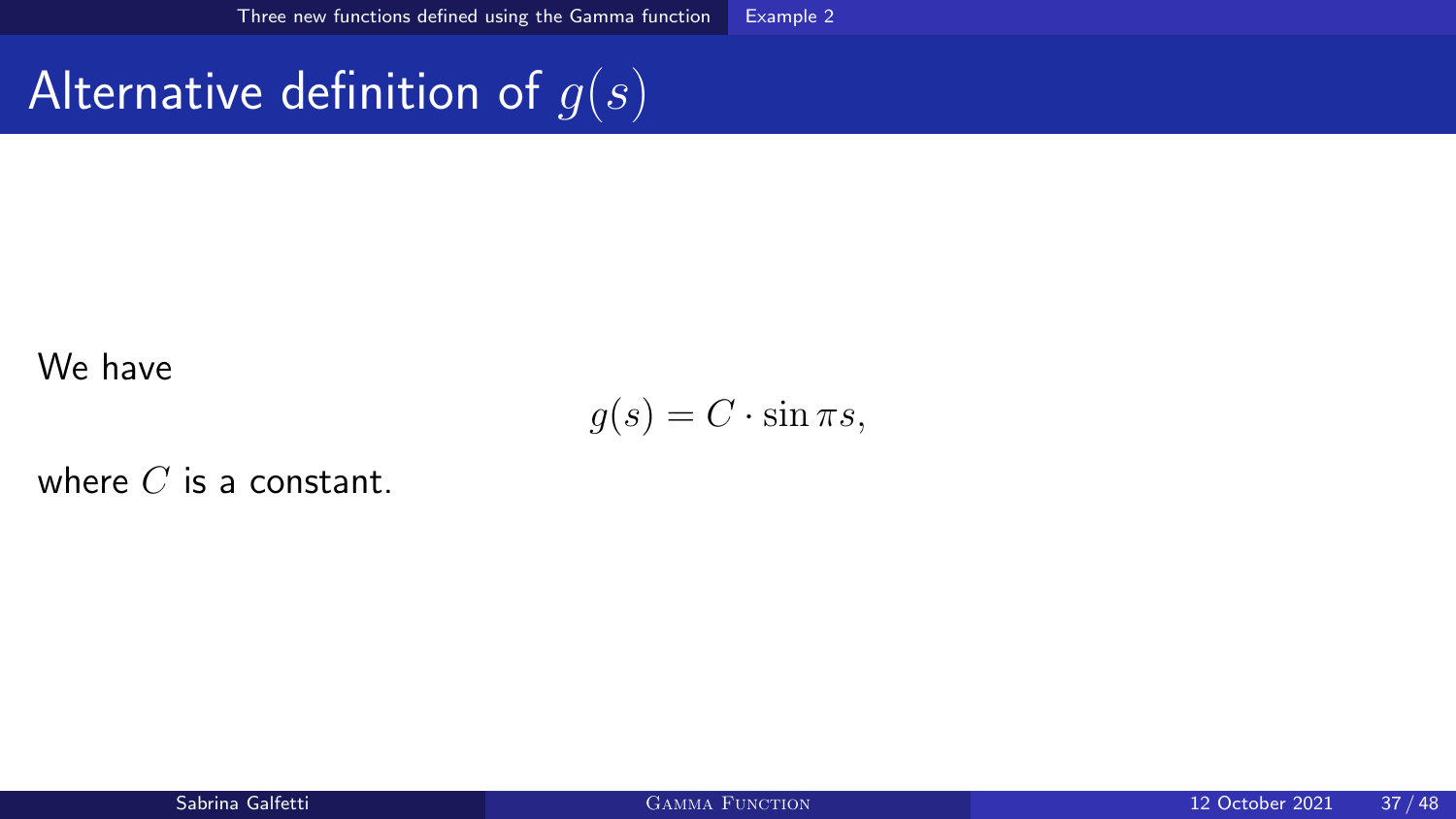#### Constant C

#### It holds

$$
\lim_{s \to 0} \left[ \frac{g(s)}{s} \right] = \lim_{s \to 0} \left[ \frac{1}{\Gamma(1+s)\Gamma(1-s)} \right] = 1.
$$

Therefore  $C=\frac{1}{\pi}$  $\frac{1}{\pi}$ .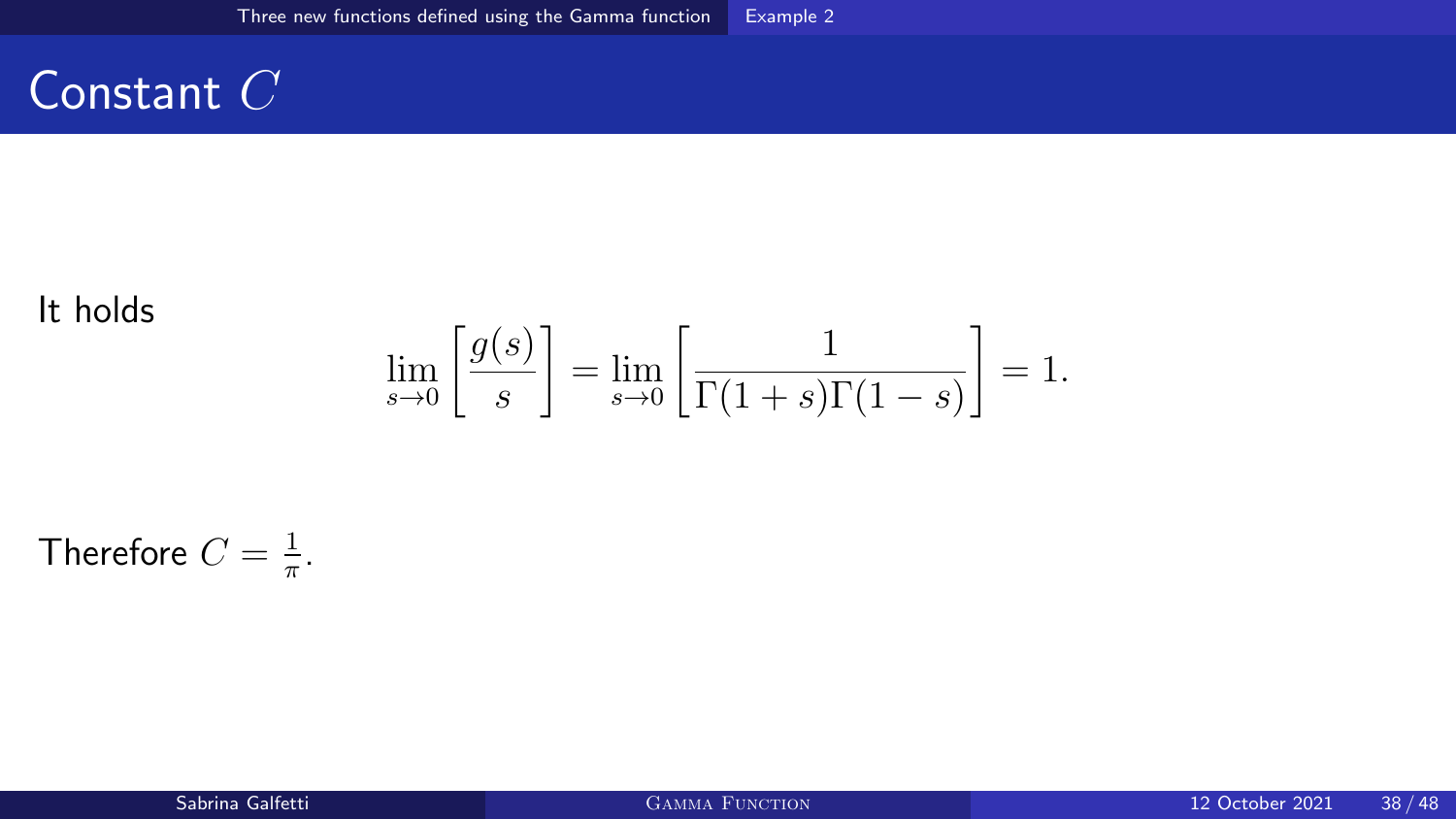#### Alternative formula for the Gamma function

So we have

$$
\Gamma(s)\Gamma(1-s) = \frac{\pi}{\sin \pi s}.
$$

This formula can also be obtained using [\(6\)](#page-24-0) and the important relation

$$
\frac{\sin \pi s}{s\pi} = \prod_{n=1}^{\infty} \left( 1 - \frac{s^2}{n^2} \right).
$$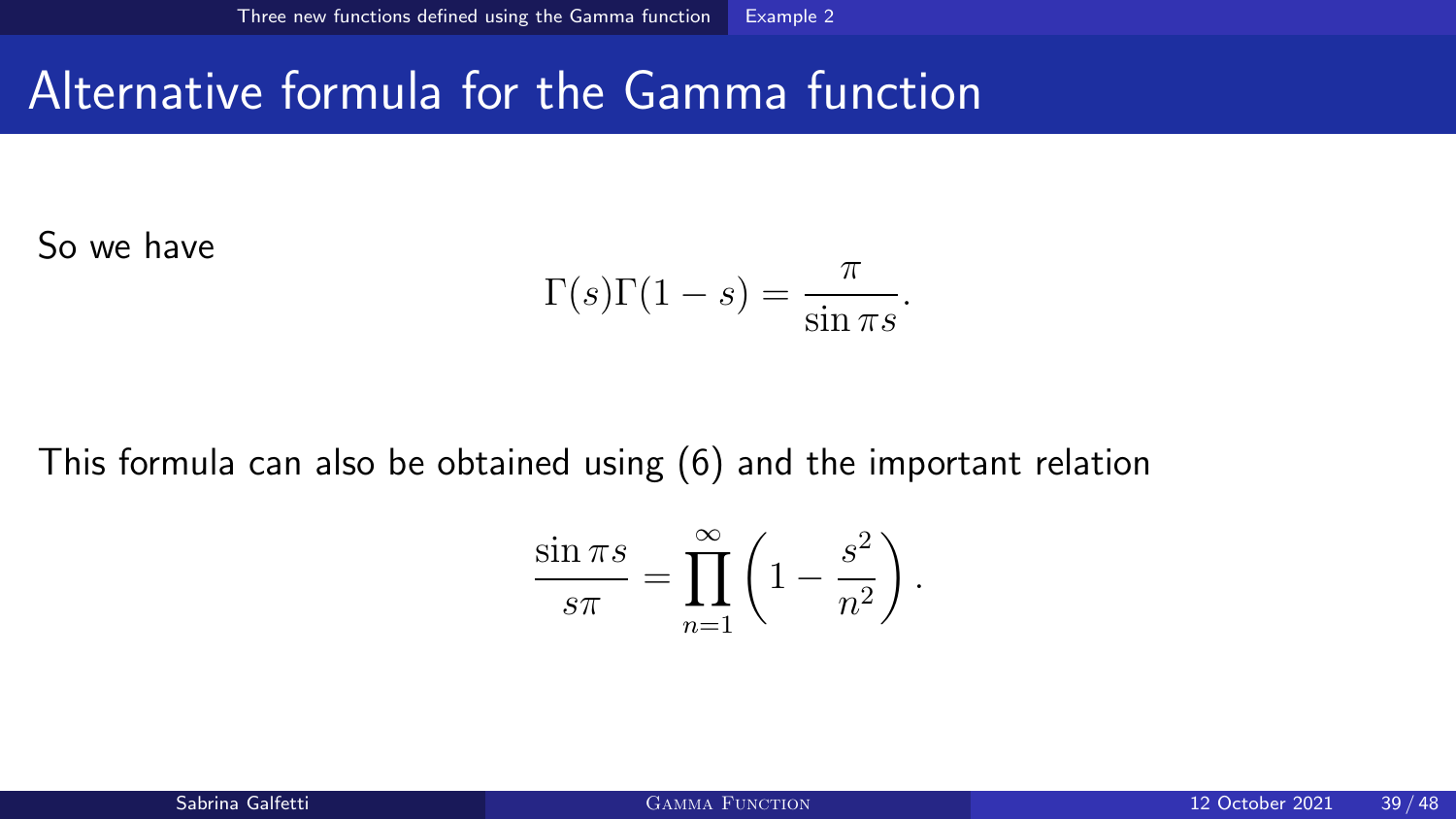#### <span id="page-39-0"></span>Definition

#### We define the function

$$
h(s) = \int_0^\infty t^{s-1} e^{-t} dt.
$$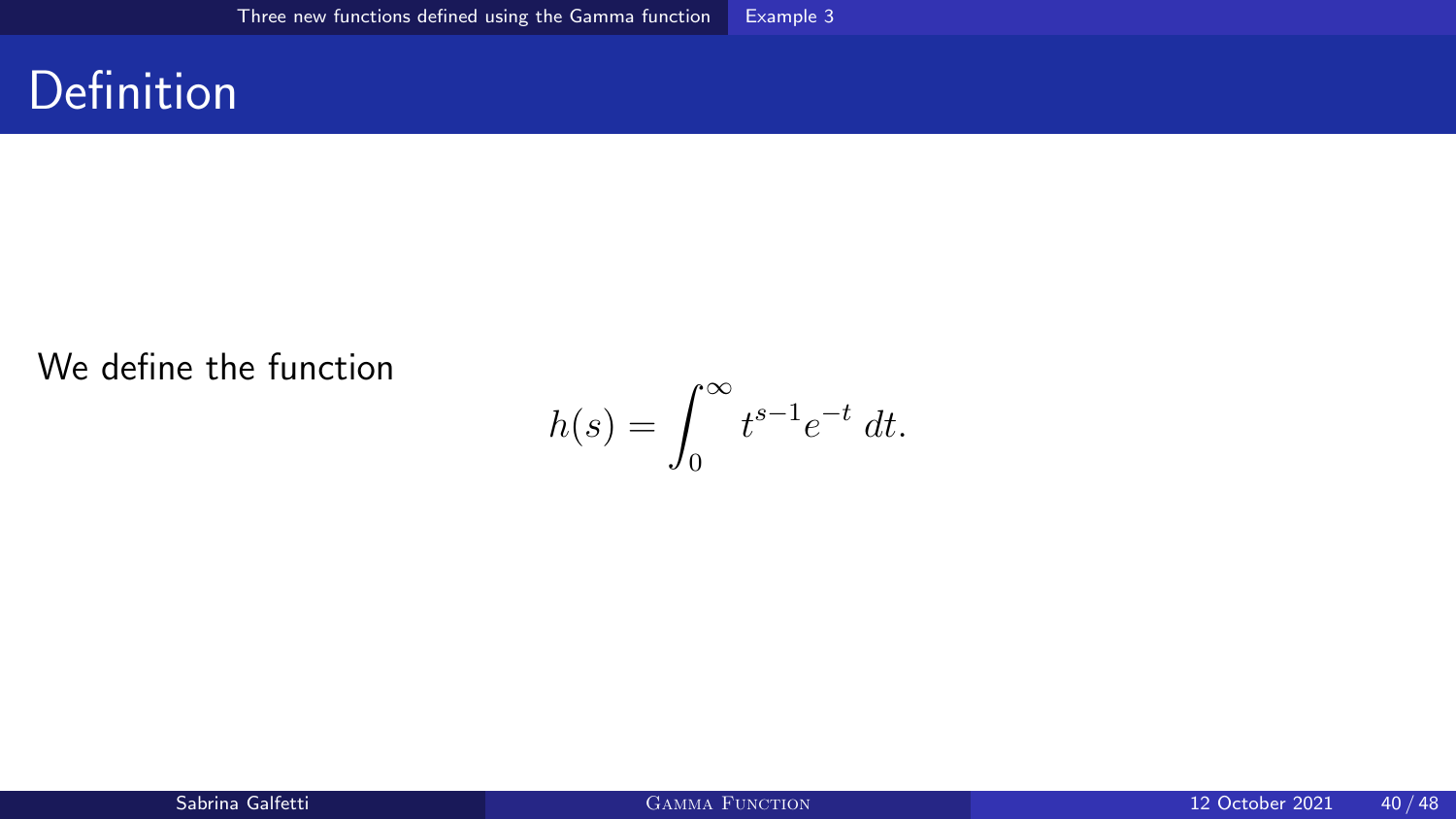This integral converges for  $\sigma > 0$  and using partial integration we have that

$$
h(s+1) = \int_0^\infty t^s \ d(-e^{-t}) = \int_0^\infty -e^{-t} \ d(t^s) = s \int_0^\infty t^{s-1} e^{-t} \ dt = sh(s)
$$

and that

$$
h(1) = \int_0^\infty e^{-t} \, dt = 1.
$$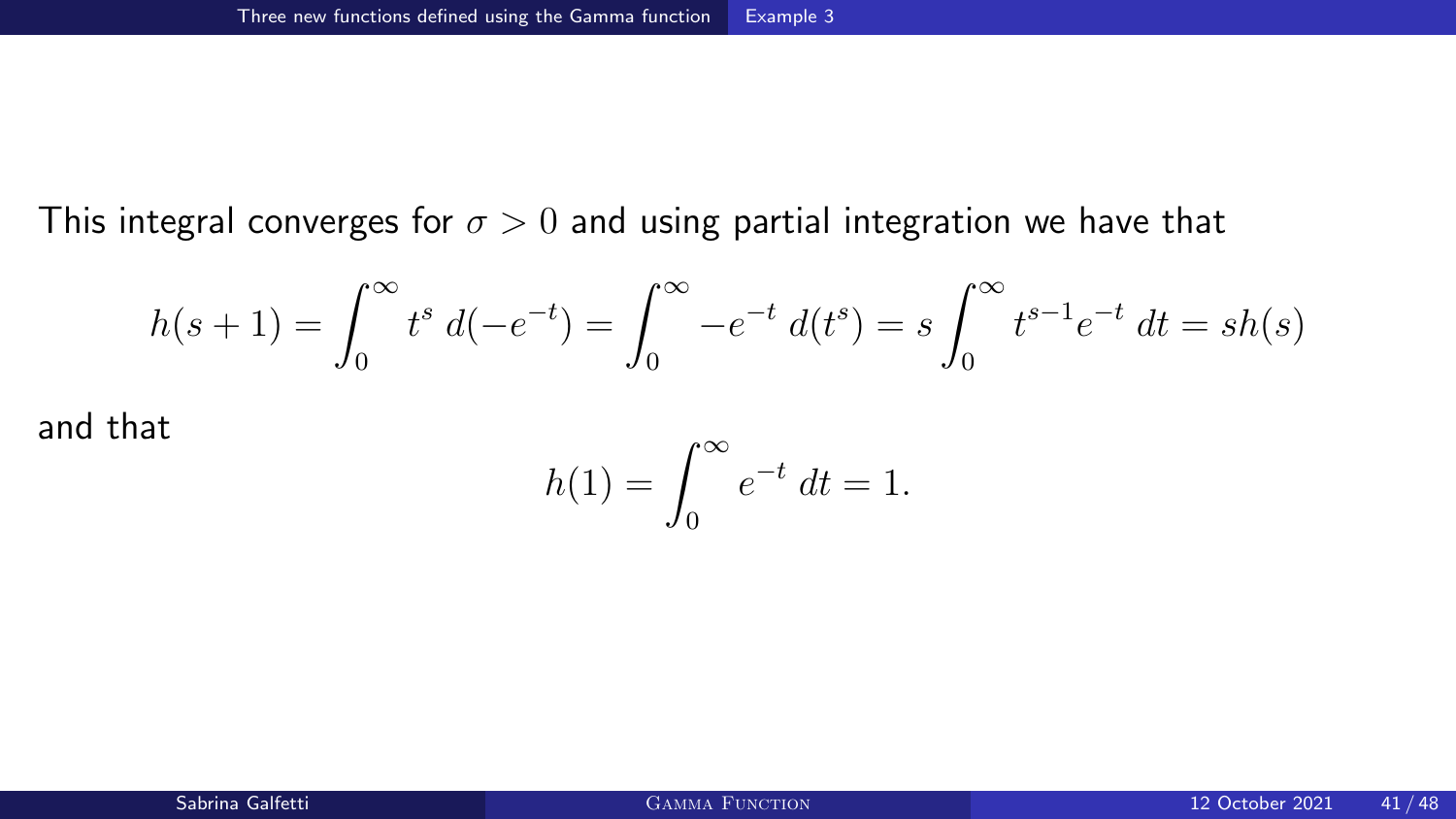## Alternative definition of the Gamma function

The function  $h(s)$  is a candidate for the original Gamma function, i.e a function that fulfill these two properties:  $\Gamma(n) = (n-1)!$  for all natural numbers and  $\Gamma(s+1) = s\Gamma(s)$   $\forall s \neq 0$ .

In fact we have that  $\Gamma(s) = h(s)$ .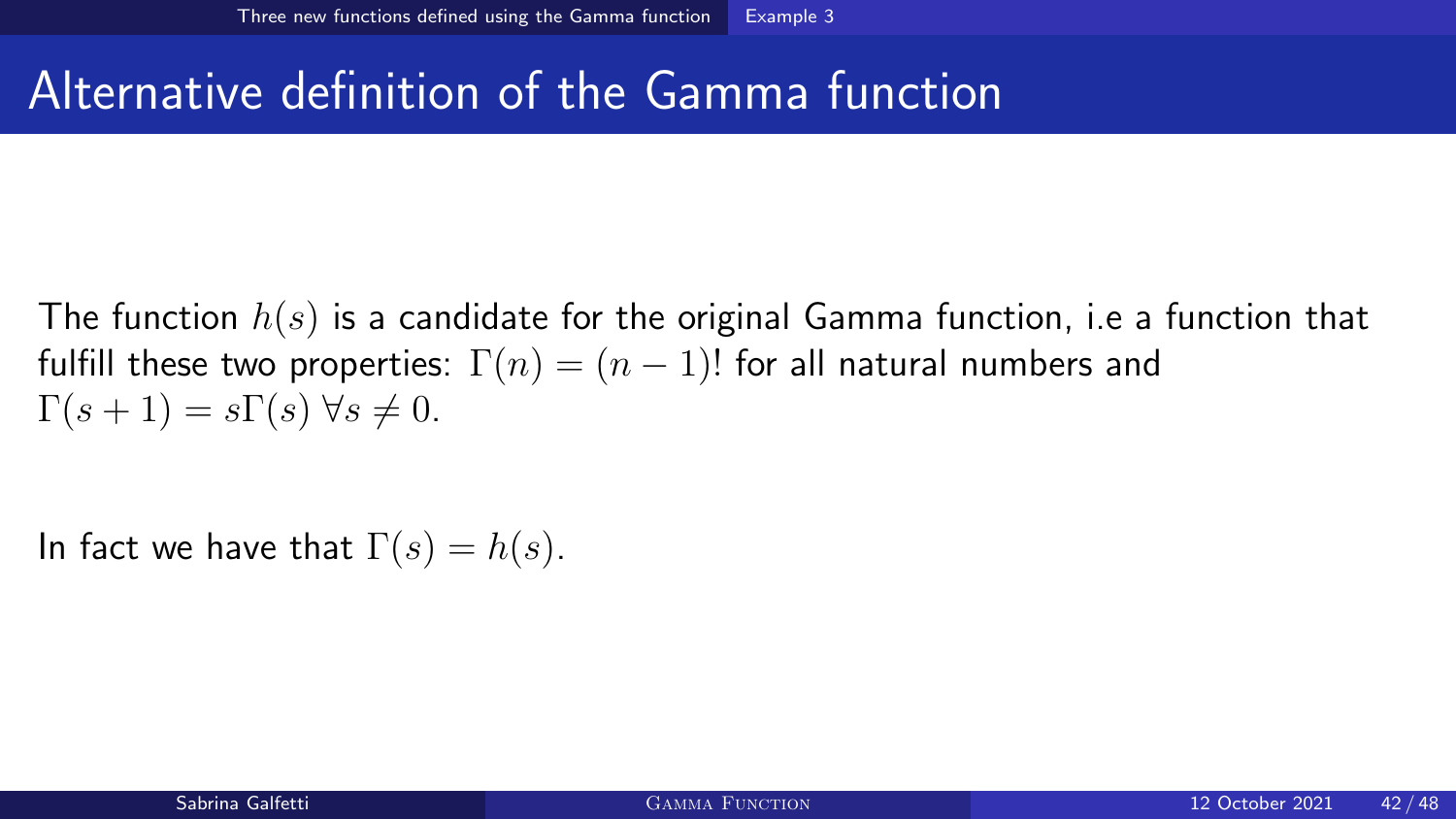## Definition of the Gamma function using integrals

$$
\Gamma(s) = \int_0^\infty t^{s-1} e^{-t} \ dt, \quad \text{for } \sigma > 0.
$$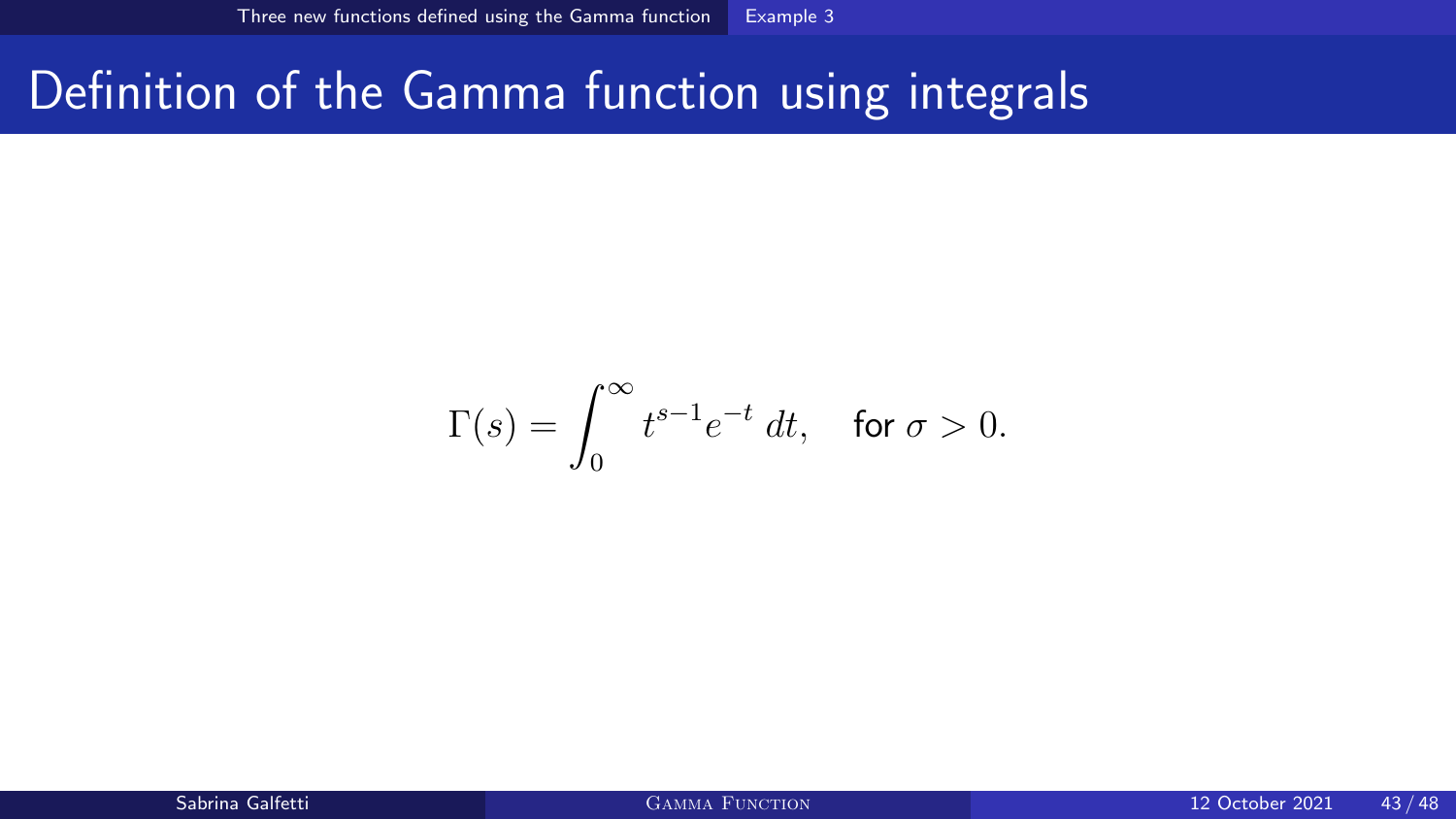# Importance of the Gamma function for the theory of Dirichlet's series

Using  $u = nt$  we obtain

$$
\int_0^\infty t^{s-1} e^{-nt} dt = n^{-s} \int_0^\infty u^{s-1} e^{-u} du = \Gamma(s) n^{-s}.
$$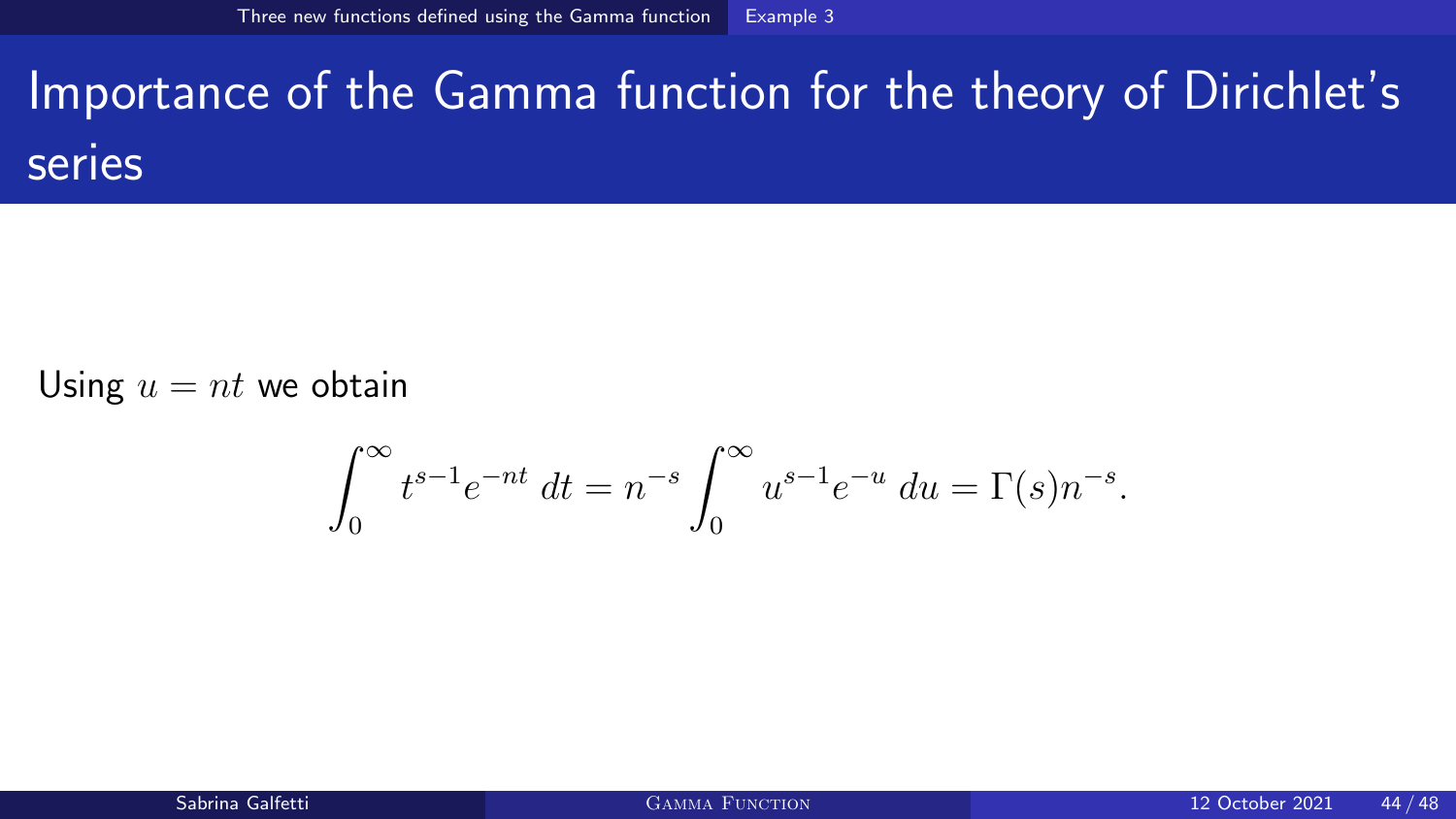Moreover in the area of absolute convergence we have

$$
\sum_{n=1}^{\infty} \frac{a_n}{n^s} = \frac{1}{\Gamma(s)} \int_0^{\infty} \left( \sum_{n=1}^{\infty} a_n e^{-nt} \right) t^{s-1} dt.
$$

 $(7)$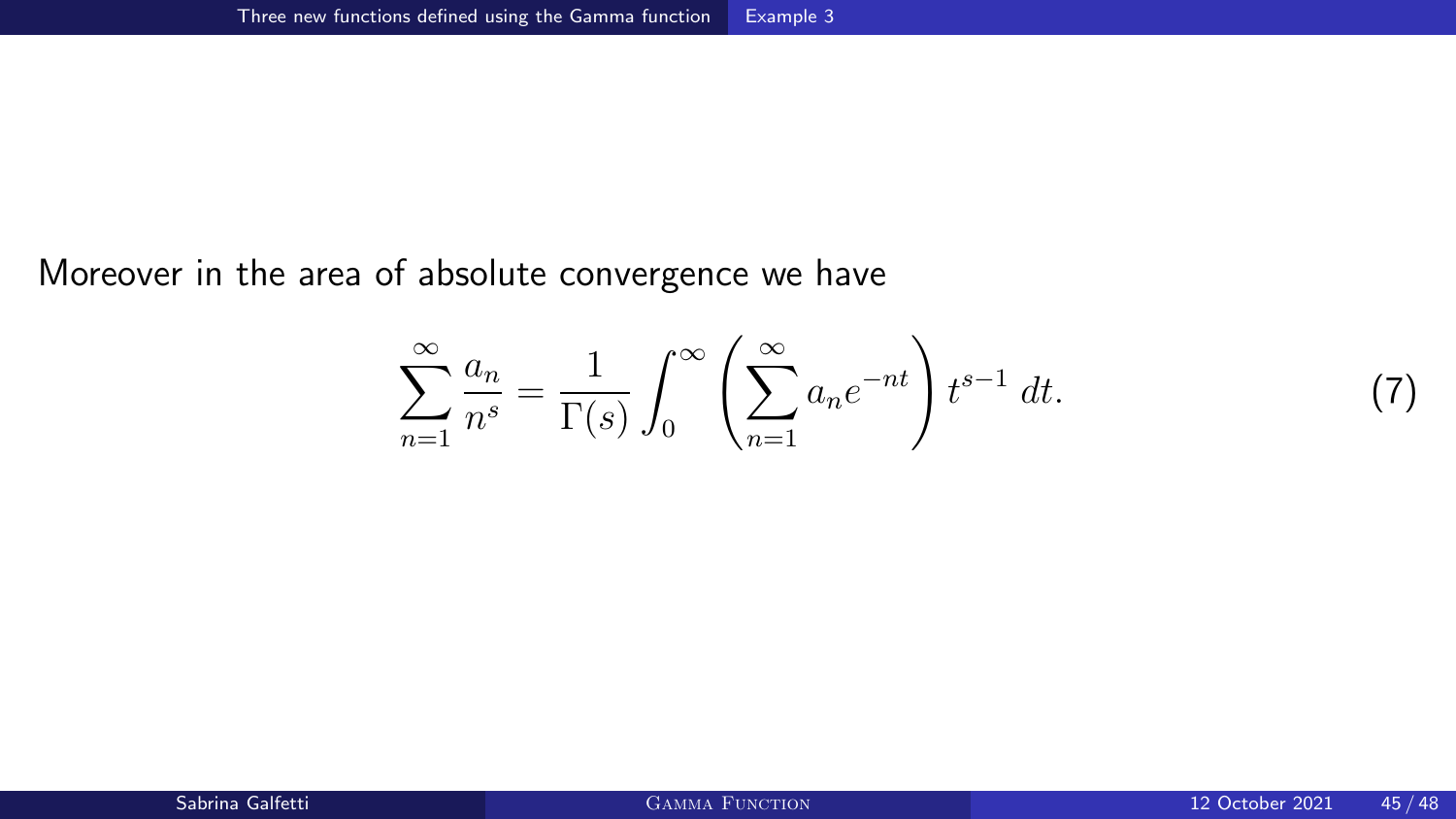### Mellin transformation

This means that the ordinary Dirichlet's series  $f(s)=\sum a_nn^{-s}$  and the power series  $F(z)=\sum a_n z^n$ , using the same coefficients, are connect to each other through the Mellin transformation

$$
f(s) = \frac{1}{\Gamma(s)} \int_0^\infty F(e^{-t}) t^{s-1} dt.
$$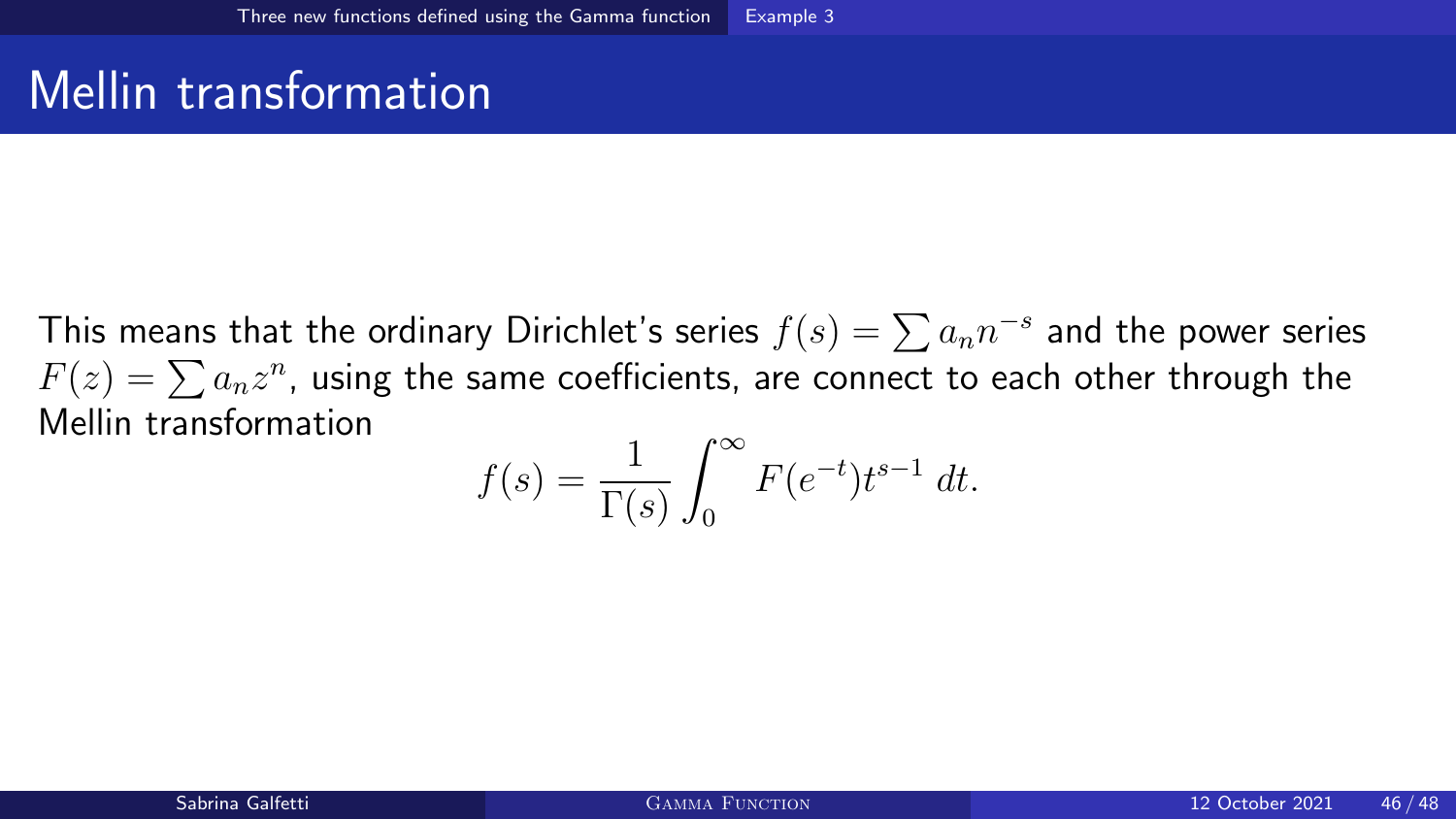# Transform properties of the Dirichlet's series in properties of power series

Also for general Dirichlet's series we found an analog property

$$
\sum_{n=1}^{\infty} a_n \lambda_n^{-s} = \frac{1}{\Gamma(s)} \int_0^{\infty} \left( \sum_{n=1}^{\infty} a_n e^{-\lambda_n t} \right) t^{s-1} dt.
$$